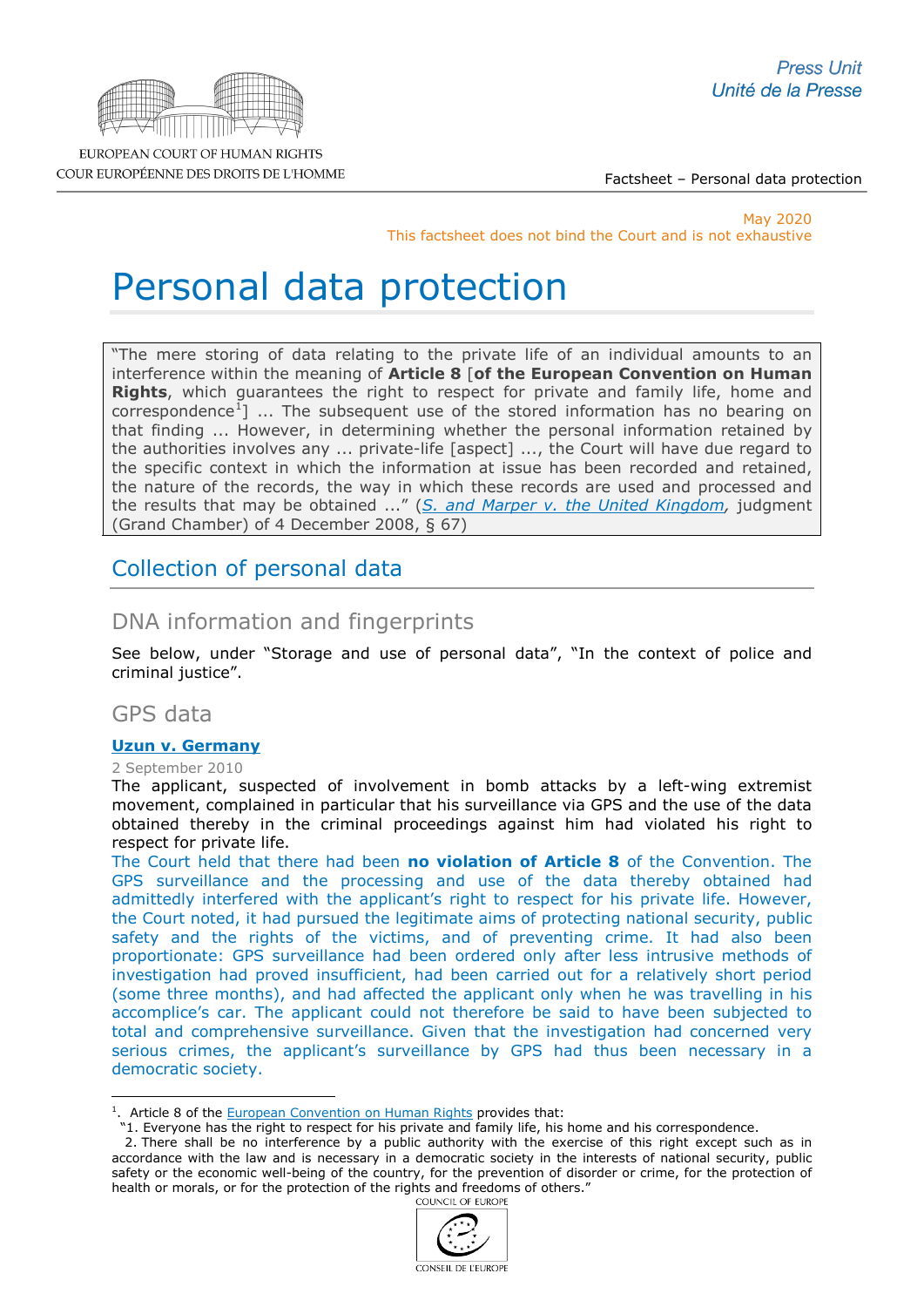# **[Ben Faiza v. France](http://hudoc.echr.coe.int/eng-press?i=003-5999245-7685292)**

#### 8 February 2018

This case concerned surveillance measures taken against the applicant in a criminal investigation into his involvement in drug-trafficking offences. The applicant alleged that these measures (both the installation of a geolocation device on his vehicle and the court order issued to a mobile telephone operator to obtain records of his incoming and outgoing calls, together with the cell tower pings from his telephones, thus enabling the subsequent tracking of his movements) had constituted an interference with his right to respect for his private life.

The Court held that there had been a **violation of Article 8** (right to respect for private life) of the Convention as regards the real-time geolocation of the applicant's vehicle by means of a GPS device on 3 June 2010, finding that, in the sphere of real-time geolocation measures, French law (neither statute law nor case-law) did not at the relevant time indicate with sufficient clarity to what extent and how the authorities were entitled to use their discretionary power. The applicant had therefore not enjoyed the minimum protection afforded by the rule of law in a democratic society. The Court noted, however, that subsequently France had adopted a legislative mechanism governing the use of geolocation and strengthening the right to respect for privacy (Law of 28 March 2014). The Court further held that there had been **no violation of Article 8** concerning the court order issued to a mobile telephone operator on 24 July 2009 to obtain the list of cell towers pinged by the applicant's phone for subsequent tracking of his movements. It noted in particular that the court order had constituted an interference with the applicant's private life but was in accordance with the law. Further, the order had been aimed at establishing the truth in the context of criminal proceedings for the importing of drugs in an organised gang, criminal conspiracy and money laundering, and had thus pursued the legitimate aims of preventing disorder or crime or protecting public health. The Court also considered that the measure had been necessary in a democratic society because it was aimed at breaking up a major drug-trafficking operation. Lastly, the information obtained had been used in an investigation and a criminal trial during which the applicant had been guaranteed an effective review consistent with the rule of law.

# Health data

# **[L.H. v. Latvia \(no. 52019/07\)](http://hudoc.echr.coe.int/sites/eng/pages/search.aspx?i=002-9365)**

#### 29 April 2014

The applicant alleged in particular that the collection of her personal medical data by a State agency – in this case, the Inspectorate of Quality Control for Medical Care and Fitness for Work ("MADEKKI") – without her consent had violated her right to respect for her private life.

In this judgment the Court recalled the importance of the protection of medical data to a person's enjoyment of the right to respect for private life. It held that there had been a **violation of Article 8** of the Convention in the applicant's case, finding that the applicable law had failed to indicate with sufficient clarity the scope of discretion conferred on competent authorities and the manner of its exercise. The Court noted in particular that Latvian law in no way limited the scope of private data that could be collected by MADEKKI, which resulted in it collecting medical data on the applicant relating to a seven-year period indiscriminately and without any prior assessment of whether such data could be potentially decisive, relevant or of importance for achieving whatever aim might have been pursued by the inquiry at issue.

Interception of communications, phone tapping and secret surveillance

# **[Klass and Others v. Germany](http://cmiskp.echr.coe.int/tkp197/view.asp?action=html&documentId=695387&portal=hbkm&source=externalbydocnumber&table=F69A27FD8FB86142BF01C1166DEA398649)**

6 September 1978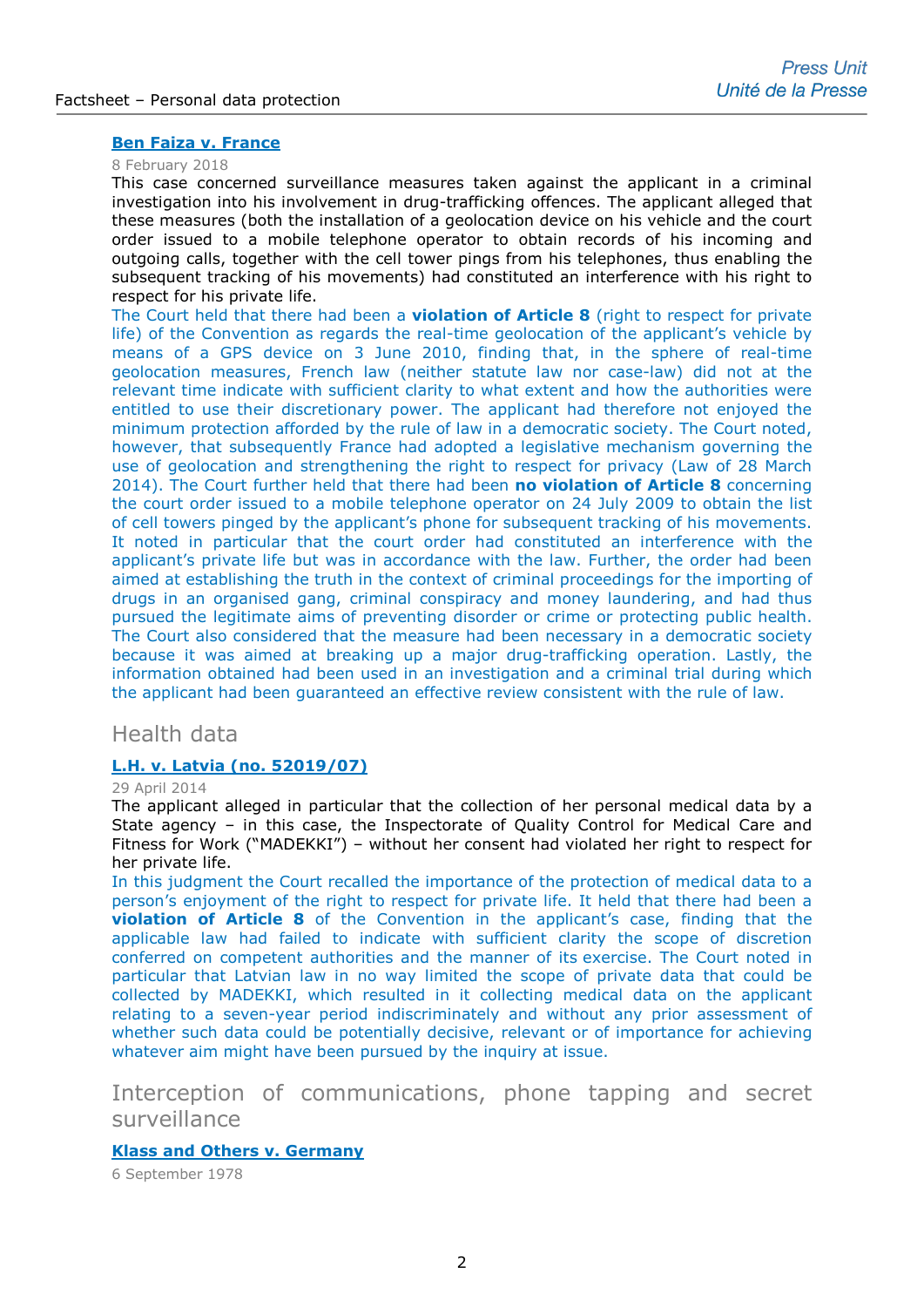In this case the applicants, five German lawyers, complained in particular about legislation in Germany empowering the authorities to monitor their correspondence and telephone communications without obliging the authorities to inform them subsequently of the measures taken against them.

The Court held that there had been **no violation of Article 8** of the Convention, finding that the German legislature was justified to consider the interference resulting from the contested legislation with the exercise of the right guaranteed by Article 8  $\S$  1 as being necessary in a democratic society in the interests of national security and for the prevention of disorder or crime (Article 8 § 2). The Court observed in particular that powers of secret surveillance of citizens, characterising as they do the police state, are tolerable under the Convention only in so far as strictly necessary for safeguarding the democratic institutions. Noting, however, that democratic societies nowadays find themselves threatened by highly sophisticated forms of espionage and by terrorism, with the result that the State must be able, in order effectively to counter such threats, to undertake the secret surveillance of subversive elements operating within its jurisdiction, the Court considered that the existence of some legislation granting powers of secret surveillance over the mail, post and telecommunications was, under exceptional conditions, necessary in a democratic society in the interests of national security and/or for the prevention of disorder or crime.

# **[Malone v. the United Kingdom](http://hudoc.echr.coe.int/eng?i=001-57533)**

#### 2 August 1984

Charged with a number of offences relating to dishonest handling of stolen goods, the applicant complained in particular of the interception of his postal and telephone communications by or on behalf of the police, and of the "metering" of his telephone (a process involving the use of a device which registers the numbers dialled on a particular telephone and the time and duration of each call).

The Court held that there had been a **violation of Article 8** of the Convention, as regards both interception of communications and release of records of metering to the police, because they had not been in accordance with the law.

# **[Kruslin v. France](http://hudoc.echr.coe.int/eng?i=001-57626)**

#### 24 April 1990

This case concerned a telephone tapping ordered by an investigating judge in a murder case.

The Court held that there had been a **violation of Article 8** of the Convention, finding that French law did not indicate with reasonable clarity the scope and manner of exercise of the authorities' discretion in this area. This was truer still at the material time, so that the Court considered that the applicant had not enjoyed the minimum degree of protection to which citizens are entitled under the rule of law in a democratic society.

*See also*, among others: **[Huvig v. France](http://hudoc.echr.coe.int/eng?i=001-57627)**, judgment of 24 April 1990; **[Halford v. the](http://hudoc.echr.coe.int/eng?i=001-58039)  [United Kingdom](http://hudoc.echr.coe.int/eng?i=001-58039)**, judgment of 25 June 1997.

# **[Kopp v. Switzerland](http://hudoc.echr.coe.int/eng?i=001-58144)**

25 March 1998

This case concerned the monitoring of the applicant's law firm's telephone lines on orders of the Federal Public Prosecutor.

The Court held that there had been a **violation of Article 8** of the Convention, finding that Swiss law did not indicate with sufficient clarity the scope and manner of exercise of the authorities' discretion in the matter. The Court consequently considered that the applicant, as a lawyer, had not enjoyed the minimum degree of protection required by the rule of law in a democratic society.

# **[Amann v. Switzerland](http://hudoc.echr.coe.int/eng?i=001-58497)**

16 February 2000 (Grand Chamber)

This case concerned a telephone call to the applicant from the former Soviet embassy – to order a depilatory appliance advertised by him – intercepted by the public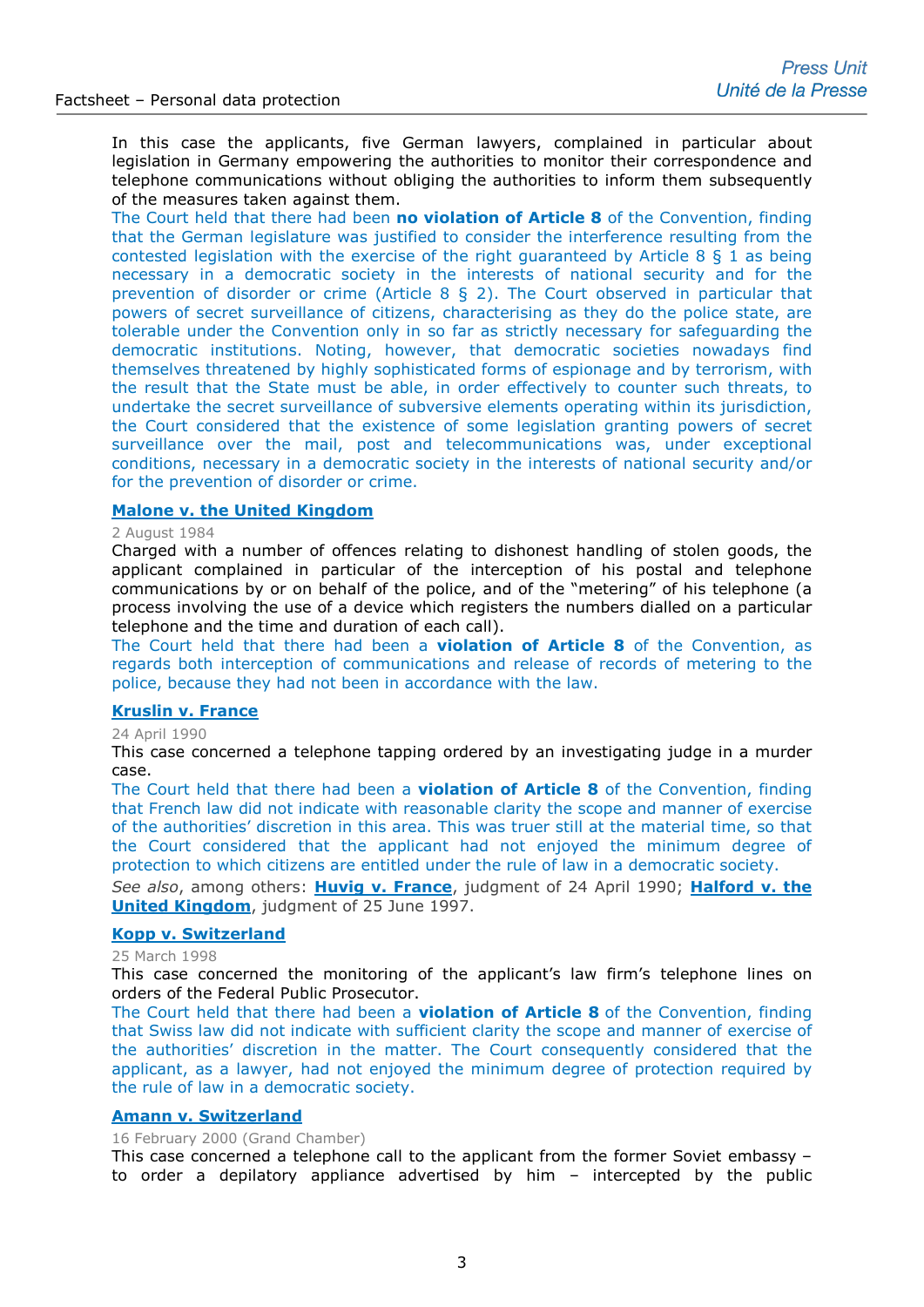prosecutor's office, which requested the intelligence service to draw up a file on the applicant.

The Court held that there had been a **violation of Article 8** of the Convention on account of the recording of the telephone call and a **violation of the same provision** on account of the creation and storage of the file, finding that these interferences with the applicant's right to respect for his private life were not in accordance with the law, since Swiss law was unclear as to the authorities' discretionary power in this area.

# **[Taylor-Sabori v. the United Kingdom](http://hudoc.echr.coe.int/eng?i=001-60696)**

#### 22 October 2002

This case concerned in particular the interception by the police, as part of a covert surveillance operation, of messages sent to the applicant's pager.

The Court held there had been a **violation of Article 8** of the Convention. Noting in particular that, at the time of the events in question, there was no statutory system to regulate the interception of pager messages transmitted via a private telecommunication system, it found, as the UK Government had accepted, that the interference was not in accordance with the law.

#### **[Wisse v. France](http://hudoc.echr.coe.int/eng?i=001-71789)**

# 22 December 2005

The two applicants were arrested on suspicion of committing armed robberies and placed in pre-trial detention. Under a warrant issued by the investigating judge, the telephone conversations between them and their relatives in the prison visiting rooms were recorded. The applicants made an unsuccessful application to have the steps in the proceedings relating to the recording of their conversations declared invalid. They argued that the recording of their conversations in the prison visiting rooms had constituted interference with their right to respect for their private and family life.

The Court held that there had been a **violation of Article 8** of the Convention, finding that French law did not indicate with sufficient clarity how and to what extent the authorities could interfere with detainees' private lives, or the scope and manner of exercise of their powers of discretion in that sphere. Consequently, the applicants had not enjoyed the minimum degree of protection required by the rule of law in a democratic society. The Court noted in particular that, the systematic recording of conversations in a visiting room for purposes other than prison security deprived visiting rooms of their sole *raison d'être*, namely to allow detainees to maintain some degree of private life, including the privacy of conversations with their families.

# **[Kennedy v. the United Kingdom](http://hudoc.echr.coe.int/eng-press?i=003-3133083-3481117)**

#### 18 May 2010

Convicted of manslaughter – in a case which was controversial on account of missing and conflicting evidence – and released from prison in 1996, the applicant subsequently became active in campaigning against miscarriages of justice. Suspecting police interception of his communications after he had started a small business, he complained to the Investigatory Powers Tribunal (IPT). He was eventually informed in 2005 that no determination had been made in his favour in respect of his complaints. This meant either that his communications had not been intercepted or that the IPT considered any interception to be lawful. No further information was provided by the IPT. The applicant complained about the alleged interception of his communications.

The Court held that there had been **no violation of Article 8** of the Convention, finding that UK law on interception of internal communications together with the clarifications brought by the publication of a Code of Practice indicated with sufficient clarity the procedures for the authorisation and processing of interception warrants as well as the processing, communicating and destruction of data collected. Moreover, there was no evidence of any significant shortcomings in the application and operation of the surveillance regime. Therefore, and having regard to the safeguards against abuse in the procedures as well as the more general safeguards offered by the supervision of the Commissioner and the review of the IPT, the impugned surveillance measures, in so far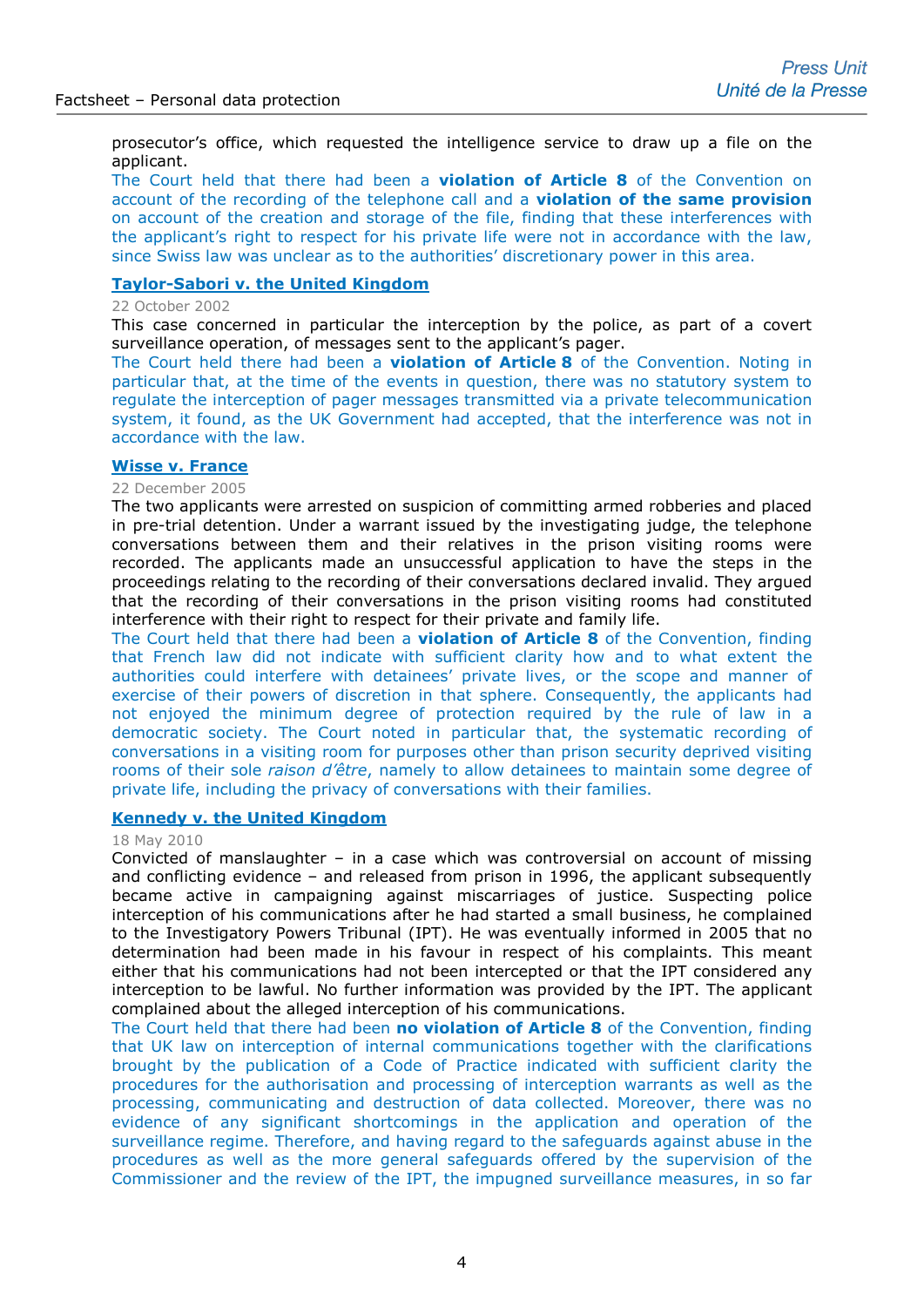as they might have been applied to the applicant, had been justified under Article 8 § 2 of the Convention.

# **[Dragojević v. Croatia](http://hudoc.echr.coe.int/eng-press?i=003-4982444-6110006)**

15 January 2015

This case principally concerned the secret surveillance of telephone conversations of a drug-trafficking suspect. The applicant alleged in particular that the investigating judge had failed to comply with the procedure required by Croatian law to effectively assess whether the use of secret surveillance was necessary and justified in his particular case.

The Court held that there had been a **violation of Article 8** of the Convention. It found in particular that Croatian law, as interpreted by the national courts, did not provide reasonable clarity as to the authorities' discretion in ordering surveillance measures and it did not in practice – as applied in the applicant's case – provide sufficient safeguards against possible abuse.

*See also*: **[Bašić v. Croatia](http://hudoc.echr.coe.int/eng?i=001-167801)**, judgment of 25 October 2016; **[Matanović v. Croatia](http://hudoc.echr.coe.int/eng-press?i=003-5674799-7195198)**, judgment of 4 April 2017.

## **R.E. v. the [United Kingdom \(no. 62498/11\)](http://hudoc.echr.coe.int/eng-press?i=003-5209726-6454540)**

#### 27 October 2015

The applicant, who was arrested and detained in Northern Ireland on three occasions in connection with the murder of a police officer, complained in particular about the regime for covert surveillance of consultations between detainees and their lawyers and between vulnerable detainees<sup>[2](#page-4-0)</sup> and "appropriate adults"<sup>[3](#page-4-1)</sup>.

This case was considered from the standpoint of the principles developed by the Court in the area of interception of lawyer-client telephone calls, which call for stringent safeguards. The Court found that those principles should be applied to the covert surveillance of lawyer-client consultations in a police station. In the present case, the Court held that there had been a **violation of Article 8** of the Convention as concerned the covert surveillance of legal consultations. It noted in particular that guidelines arranging for the secure handling, storage and destruction of material obtained through such covert surveillance had been implemented since 22 June 2010. However, at the time of the applicant's detention in May 2010, those guidelines had not yet been in force. The Court was not therefore satisfied that the relevant domestic law provisions in place at the time had provided sufficient safeguards for the protection of the applicant's consultations with his lawyer obtained by covert surveillance. The Court further held that there had been **no violation of Article 8** as concerned the covert surveillance of consultations between detainees and their "appropriate adults", finding in particular that they were not subject to legal privilege and therefore a detainee would not have the same expectation of privacy as for a legal consultation. Furthermore, the Court was satisfied that the relevant domestic provisions, insofar as they related to the possible surveillance of consultations between detainees and "appropriate adults", were accompanied by adequate safeguards against abuse.

# **[Roman Zakharov v. Russia](http://hudoc.echr.coe.int/eng-press?i=003-5246347-6510358)**

-

#### 4 December 2015 (Grand Chamber)

This case concerned the system of secret interception of mobile telephone communications in Russia. The applicant, an editor-in-chief of a publishing company, complained in particular that mobile network operators in Russia were required by law to install equipment enabling law-enforcement agencies to carry out operational-search activities and that, without sufficient safeguards under Russian law, this permitted blanket interception of communications.

The Court held that there had been a **violation of Article 8** of the Convention, finding that the Russian legal provisions governing interception of communications did not

 $2$  A juvenile or person who is mentally disordered or otherwise mentally vulnerable

<span id="page-4-1"></span><span id="page-4-0"></span><sup>&</sup>lt;sup>3</sup> An "appropriate adult" could be a relative or guardian, or a person experienced in dealing with mentally disordered or mentally vulnerable people.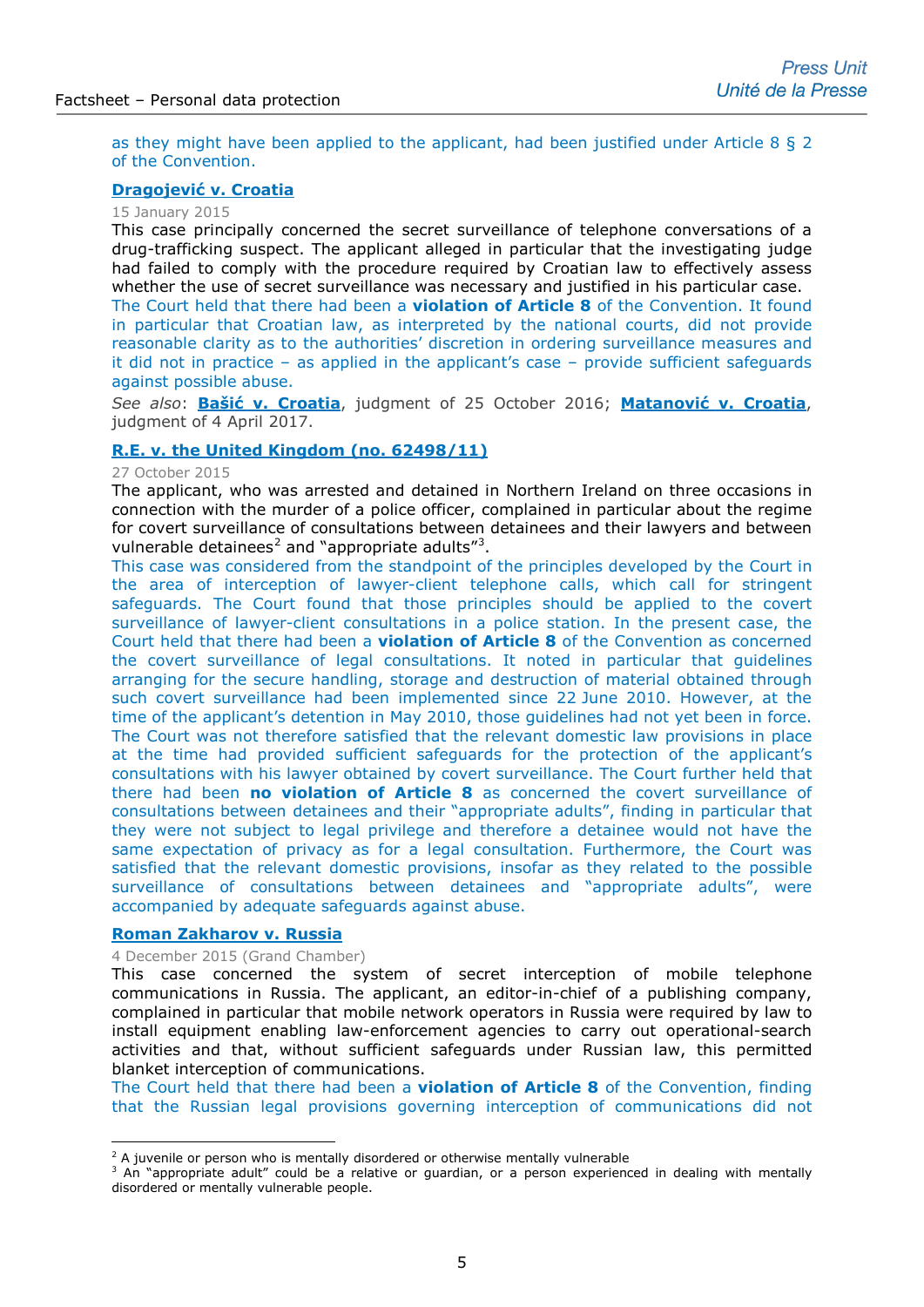provide for adequate and effective guarantees against arbitrariness and the risk of abuse which was inherent in any system of secret surveillance, and which was particularly high in a system such as in Russia where the secret services and the police had direct access, by technical means, to all mobile telephone communications. In particular, the Court found shortcomings in the legal framework in the following areas: the circumstances in which public authorities in Russia are empowered to resort to secret surveillance measures; the duration of such measures, notably the circumstances in which they should be discontinued; the procedures for authorising interception as well as for storing and destroying the intercepted data; the supervision of the interception. Moreover, the effectiveness of the remedies available to challenge interception of communications was undermined by the fact that they were available only to persons who were able to submit proof of interception and that obtaining such proof was impossible in the absence of any notification system or possibility of access to information about interception.

*See also*, concerning secret surveillance measures in the context of criminal proceedings: **Akhlyustin v. Russia**, **[Zubkov and Others v. Russia](http://hudoc.echr.coe.int/eng?i=002-11743)**, **Moskalev v. Russia** and **[Konstantin Moskalev v. Russia](http://hudoc.echr.coe.int/eng?i=002-11743)**, judgments of 7 November 2017.

# **[Szabó and Vissy v. Hungary](http://hudoc.echr.coe.int/eng-press?i=003-5268616-6546444)**

#### 12 January 2016

This case concerned Hungarian legislation on secret anti-terrorist surveillance introduced in 2011. The applicants complained in particular that they could potentially be subjected to unjustified and disproportionately intrusive measures within the Hungarian legal framework on secret surveillance for national security purposes (namely, "section 7/E (3) surveillance"). They notably alleged that this legal framework was prone to abuse, notably for want of judicial control.

In this case the Court held that there had been a **violation of Article 8** of the Convention. It accepted that it was a natural consequence of the forms taken by present-day terrorism that governments resort to cutting-edge technologies, including massive monitoring of communications, in pre-empting impending incidents. However, the Court was not convinced that the legislation in question provided sufficient safeguards to avoid abuse. Notably, the scope of the measures could include virtually anyone in Hungary, with new technologies enabling the Government to intercept masses of data easily concerning even persons outside the original range of operation. Furthermore, the ordering of such measures was taking place entirely within the realm of the executive and without an assessment of whether interception of communications was strictly necessary and without any effective remedial measures, let alone judicial ones, being in place. The Court further held that there had been **no violation of Article 13** (right to an effective remedy) of the Convention **taken together with Article 8**, reiterating that Article 13 could not be interpreted as requiring a remedy against the state of domestic law.

#### **[Mustafa Sezgin Tanrıkulu v. Turkey](http://hudoc.echr.coe.int/eng?i=001-175464)**

### 18 July 2017

The applicant complained about a domestic court decision of 2005 allowing the interception of communications of anyone in Turkey, including himself, for about a month and a half. He alleged in particular that the interception measures amounted to abuse of the national legislation in force at the time. He also claimed that he had been denied an effective judicial remedy because the national authorities had refused to carry out an investigation into his complaints about the interception of his communications.

The Court held that there had been a **violation of Article 8** of the Convention, finding that the interception order in the present case was not in accordance with the law. The Court also held that there had been a **violation of Article 13** (right to an effective remedy) of the Convention**.**

#### **[Ben Faiza v. France](http://hudoc.echr.coe.int/eng-press?i=003-5999245-7685292)**

8 February 2018 See above, under "GPS data".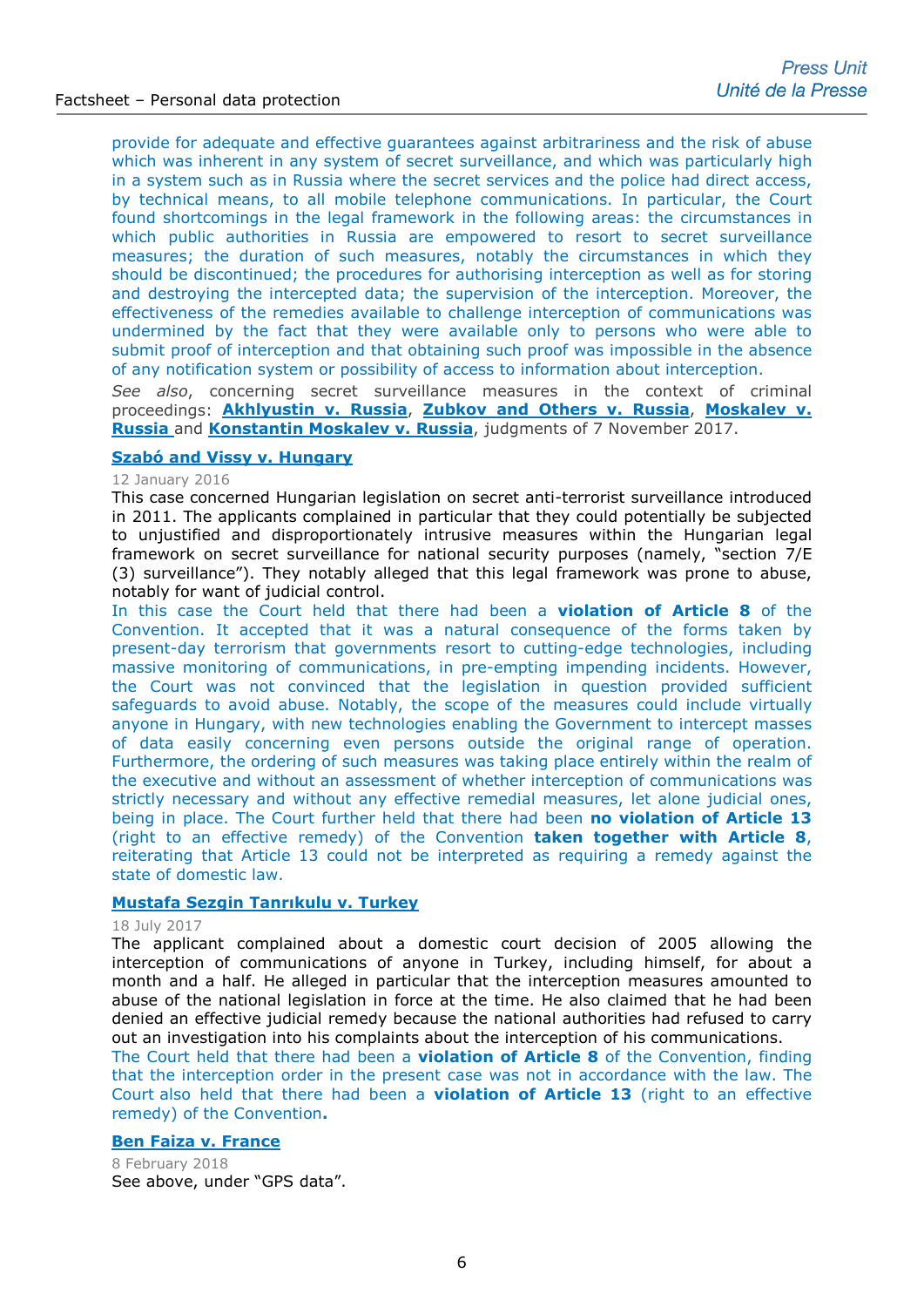# **[Benedik v. Slovenia](http://hudoc.echr.coe.int/eng-press?i=003-6069932-7814155)**

#### 24 April 2018

This case concerned the Slovenian police's failure to obtain a court order to access subscriber information associated with a dynamic IP address recorded by the Swiss lawenforcement authorities during their monitoring of users of a certain file-sharing network. This led to the applicant being identified after he had shared files over the network, including child pornography.

The Court held that there had been a **violation of Article 8** (right to respect for private life) of the Convention. It found in particular that the legal provision used by the police to obtain the subscriber information associated with the dynamic IP address had not met the Convention standard of being "in accordance with the law". The provision had lacked clarity, offered virtually no protection from arbitrary interference, had no safeguards against abuse and no independent supervision of the police powers involved.

# **[Hambardzumyan v. Armenia](http://hudoc.echr.coe.int/fre-press?i=003-6581519-8718116)**

#### 5 December 2019

The applicant alleged that the police had not had a valid court warrant to place her under secret surveillance during a criminal investigation. She complained in particular about the covert surveillance and its subsequent use in the criminal proceedings against her.

The Court held that there had been a **violation of Article 8** (right to respect for private life) of the Convention, finding that the surveillance measure used against the applicant had not had proper judicial supervision and had not been "in accordance with the law" within the meaning of the Convention. It noted in particular that the warrant had not been specific enough about the person who was the object of the surveillance measure, vagueness which was unacceptable when it came to such a serious interference with the right to respect for private and family life as secret surveillance. Furthermore, the warrant had not listed the specific measures that were to be carried out against the applicant. The Court held, however, that there had been **no violation of Article 6** (right to a fair trial) of the Convention in the applicant's case, finding that the use of the secretly taped material had not conflicted with the requirements of fairness guaranteed by Article 6 § 1.

## **Pending applications**

#### **[Centrum För Rättvisa v. Sweden](http://hudoc.echr.coe.int/eng-press?i=003-6455880-8500175)**

19 June 2018 (Chamber judgment) – case referred to the Grand Chamber in February 2019

This case concerns a complaint brought by a public interest law firm alleging that legislation permitting the bulk interception of electronic signals in Sweden for foreign intelligence purposes breached its privacy rights.

In its Chamber [judgment](http://hudoc.echr.coe.int/fre-press?i=003-6120023-7901747) of 19 June 2018, the Court held, unanimously, that there had been no violation of Article 8 (right to respect for private life) of the Convention. The Chamber considered that the relevant legislation amounted to a system of secret surveillance that potentially affected all users of mobile telephones and the Internet, without their being notified. Also, there was no domestic remedy providing detailed grounds in response to a complainant who suspected that his or her communications had been intercepted. On that basis, the Court found it justified to examine the legislation in the abstract. The law firm could claim to be a victim of a violation of the Convention, although it had not brought any domestic proceedings or made a concrete allegation that its communications had actually been intercepted. The mere existence of the legislation amounted in itself to an interference with its rights under Article 8. The Chamber went on to say that, although there were some areas for improvement, overall the Swedish system of bulk interception provided adequate and sufficient guarantees against arbitrariness and the risk of abuse. When coming to that conclusion, the Chamber took into account the State's discretionary powers in protecting national security, especially given the present-day threats of global terrorism and serious cross-border crime. Given those findings, the Chamber considered that there were no separate issues under Article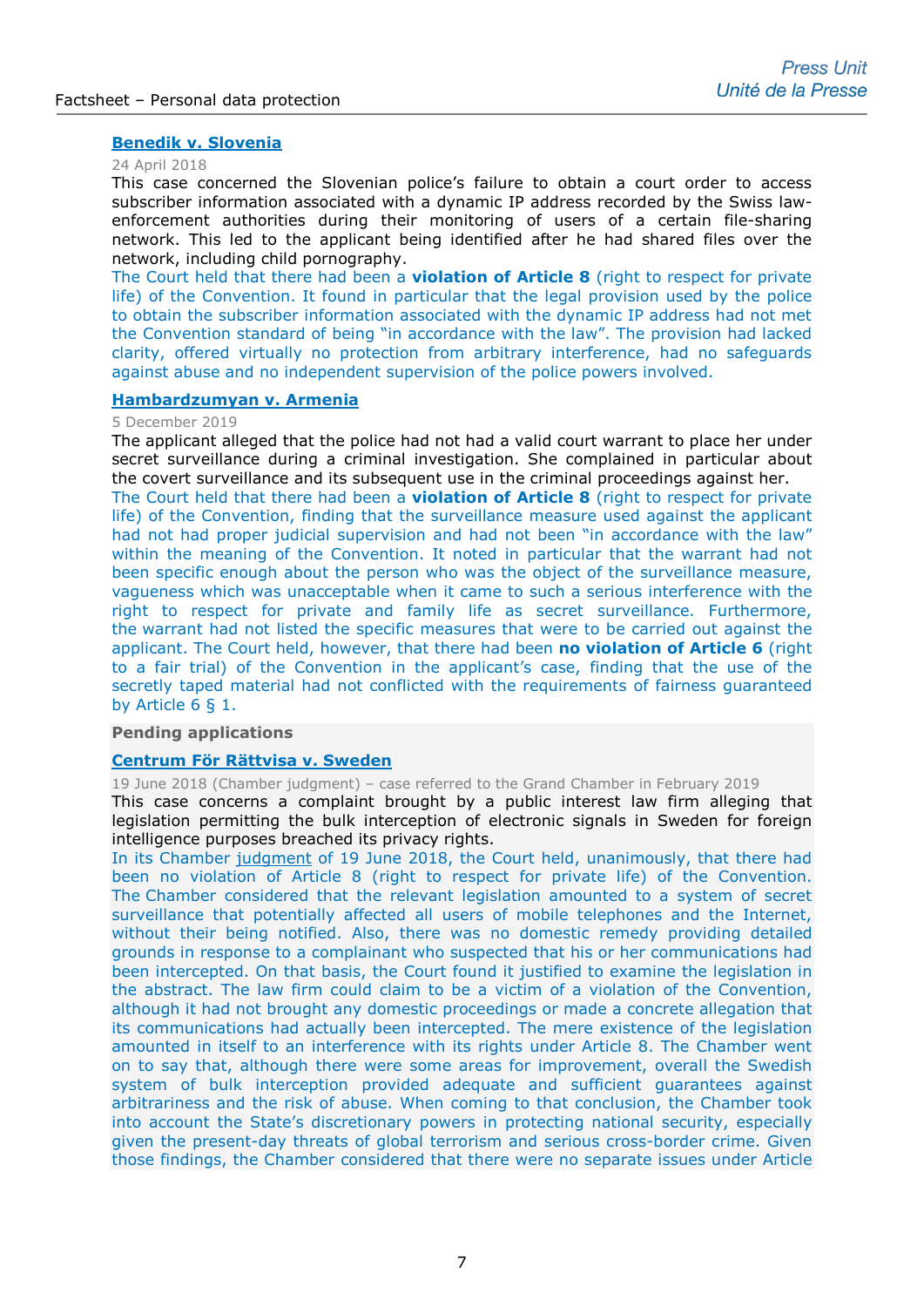13 (right to an effective remedy) of the Convention and held that there was no need to examine the foundation's complaint in that respect.

On 4 February 2019 the Grand Chamber Panel [accepted](http://hudoc.echr.coe.int/eng-press?i=003-6321717-8260093) the applicant's request that the case be referred to the Grand Chamber.

On 10 July 2019 the Grand Chamber held a [hearing](https://www.echr.coe.int/Pages/home.aspx?p=hearings&w=5817013_10072019&language=en&c=&py=2019) in the case.

# **[Big Brother Watch and Others v. the United Kingdom \(nos. 58170/13,](http://hudoc.echr.coe.int/eng-press?i=003-6455876-8500167)  [62322/14 and 24960/15\)](http://hudoc.echr.coe.int/eng-press?i=003-6455876-8500167)**

13 September 2018 (Chamber judgment) – case referred to the Grand Chamber in February 2019 These applications were lodged after revelations by Edward Snowden (former contractor with the US National Security Agency) about programmes of surveillance and intelligence sharing between the USA and the United Kingdom. The case concerns complaints by journalists, individuals and rights organisations about three different surveillance regimes: (1) the bulk interception of communications; (2) intelligence sharing with foreign governments; and (3) the obtaining of communications data from communications service providers.

In its Chamber [judgment](http://hudoc.echr.coe.int/fre-press?i=003-6187848-8026299) of 13 September 2018, the Court held, by five votes to two, that the bulk interception regime violated Article 8 (right to respect for private life) of the Convention as there was insufficient oversight both of the selection of Internet bearers for interception and the filtering, search and selection of intercepted communications for examination, and the safeguards governing the selection of "related communications data" for examination were inadequate. In reaching that conclusion, the Chamber found that the operation of a bulk interception regime did not in and of itself violate the Convention, but noted that such a regime had to respect criteria set down in its case-law. The Chamber also held, by six votes to one, that the regime for obtaining communications data from communications service providers violated Article 8 as it was not in accordance with the law, and that both the bulk interception regime and the regime for obtaining communications data from communications service providers violated Article 10 (freedom of expression) of the Convention as there were insufficient safeguards in respect of confidential journalistic material. It further found that the regime for sharing intelligence with foreign governments did not violate either Article 8 or Article 10. Lastly, the Chamber unanimously rejected complaints made by the third set of applicants under Article 6 (right to a fair trial) of the Convention, about the domestic procedure for challenging secret surveillance measures, and under Article 14 (prohibition of discrimination) of the Convention.

On 4 February 2019 the Grand Chamber Panel [accepted](http://hudoc.echr.coe.int/eng-press?i=003-6321717-8260093) the applicants' request that the case be referred to the Grand Chamber.

On 10 July 2019 the Grand Chamber held a [hearing](https://www.echr.coe.int/Pages/home.aspx?p=hearings&w=3525208_10072019&language=en&c=&py=2019) in the case.

# **[Tretter and Others v. Austria \(no.](http://hudoc.echr.coe.int/sites/eng/pages/search.aspx?i=001-120352) 3599/10)**

Application communicated to the Austrian Government on 6 May 2013

This case concerns the amendments of the Police Powers Act, which entered into force in January 2008 and extended the powers of the police authorities to collect and process personal data.

The Court gave notice of the application to the Austrian Government and put questions to the parties under Articles 8 (right to respect for private life and correspondence), 10 (freedom of expression) and 34 (right of individual petition) of the Convention.

*Similar application pending:* **[Ringler v. Austria \(no. 2309/10\)](http://hudoc.echr.coe.int/eng?i=001-120348)**, communicated to the Austrian Government on 6 May 2013.

**[Association confraternelle de la presse judiciaire v. France and](http://hudoc.echr.coe.int/eng?i=001-173634) 11 other applications [\(nos. 49526/15, 49615/15, 49616/15, 49617/15, 49618/15,](http://hudoc.echr.coe.int/eng?i=001-173634)  49619/15, 49620/15, [49621/15, 55058/15, 55061/15, 59602/15 and](http://hudoc.echr.coe.int/eng?i=001-173634) [59621/15\)](http://hudoc.echr.coe.int/eng?i=001-173634)**

Applications communicated to the French Government on 26 April 2017

These applications, which were lodged by lawyers and journalists, as well as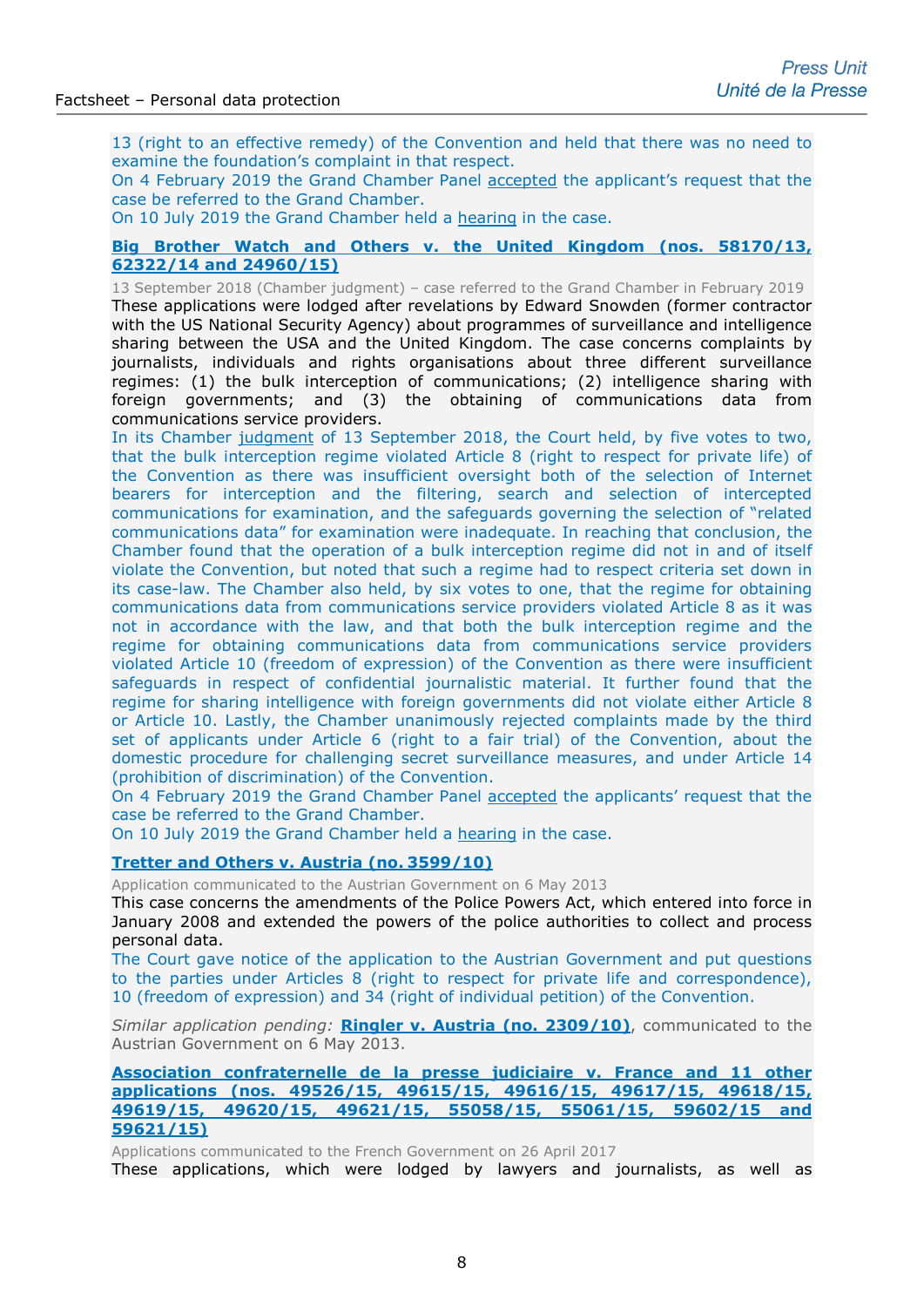legal persons connected with these professions, concern the French Intelligence Act of 24 July 2015.

The Court gave notice of the applications to the French Government and put questions to the parties under Articles 8 (right to respect for private life and correspondence), 10 (freedom of expression) and 13 (right to an effective remedy) of the Convention.

# *Similar applications pending:* **[Follorou v. France \(no. 30635/17\) and Johannes v.](http://hudoc.echr.coe.int/fre?i=001-175882)  [France \(no. 30636/17\)](http://hudoc.echr.coe.int/fre?i=001-175882)**, communicated to the French Government on 4 July 2017.

#### **[Privacy International and Others v. the United Kingdom \(no. 46259/16\)](http://hudoc.echr.coe.int/eng?i=001-188504)**

Application communicaed to the UK Government on 19 November 2018

The applicants – an NGO registered in London, an Internet service provider registered in London, an association of "hacktivists" registered in Germany, two companies registered in the United States providing Internet services and communications services respectively, and an Internet service provider registered in South Korea – believe that their equipment has been subject to interference known as Computer Network Exploitation or Equipment Interference, colloquially known as "hacking", over an undefined period by the United Kingdom Government Communications Headquarters and/or the Secret Intelligence Service. They complain that the power under section 7 of the Intelligence Services  $Act^4$  $Act^4$  is not in accordance with the law, that it contains no requirement for judicial authorisation, that there is no information in the public domain about how it might be used to authorise Equipment Interference, and that there is no requirement for filtering to exclude irrelevant material. They add that the Investigatory Powers Tribunal did not provide an effective remedy as it did not rule on the Section 7 regime in the domestic litigation.

The Court gave notice of the application to the UK Government and put questions to the parties under Articles 8 (right to respect for private life and correspondence), 10 (freedom of expression) and 13 (right to an effective remedy) of the Convention.

# Monitoring of employees' computer use

# **[Bărbulescu v. Romania](http://hudoc.echr.coe.int/eng-press?i=003-5825428-7419362)**

-

5 September 2017 (Grand Chamber)

This case concerned the decision of a private company to dismiss an employee – the applicant – after monitoring his electronic communications and accessing their contents. The applicant complained that his employer's decision was based on a breach of his privacy and that the domestic courts had failed to protect his right to respect for his private life and correspondence.

The Grand Chamber held, by eleven votes to six, that there had been a **violation of Article 8** of the Convention, finding that the Romanian authorities had not adequately protected the applicant's right to respect for his private life and correspondence. They had consequently failed to strike a fair balance between the interests at stake. In particular, the national courts had failed to determine whether the applicant had received prior notice from his employer of the possibility that his communications might be monitored; nor had they had regard either to the fact that he had not been informed of the nature or the extent of the monitoring, or the degree of intrusion into his private life and correspondence. In addition, the national courts had failed to determine, firstly, the specific reasons justifying the introduction of the monitoring measures; secondly, whether the employer could have used measures entailing less intrusion into the applicant's private life and correspondence; and thirdly, whether the communications might have been accessed without his knowledge.

<span id="page-8-0"></span><sup>4</sup> . Section 7 of the Intelligence Services Act 1994 ("the ISA") allows the Secretary of State to authorise a person to undertake (and to exempt them from liability for) an act outside the British Islands in relation to which they would be liable if it were done in the United Kingdom.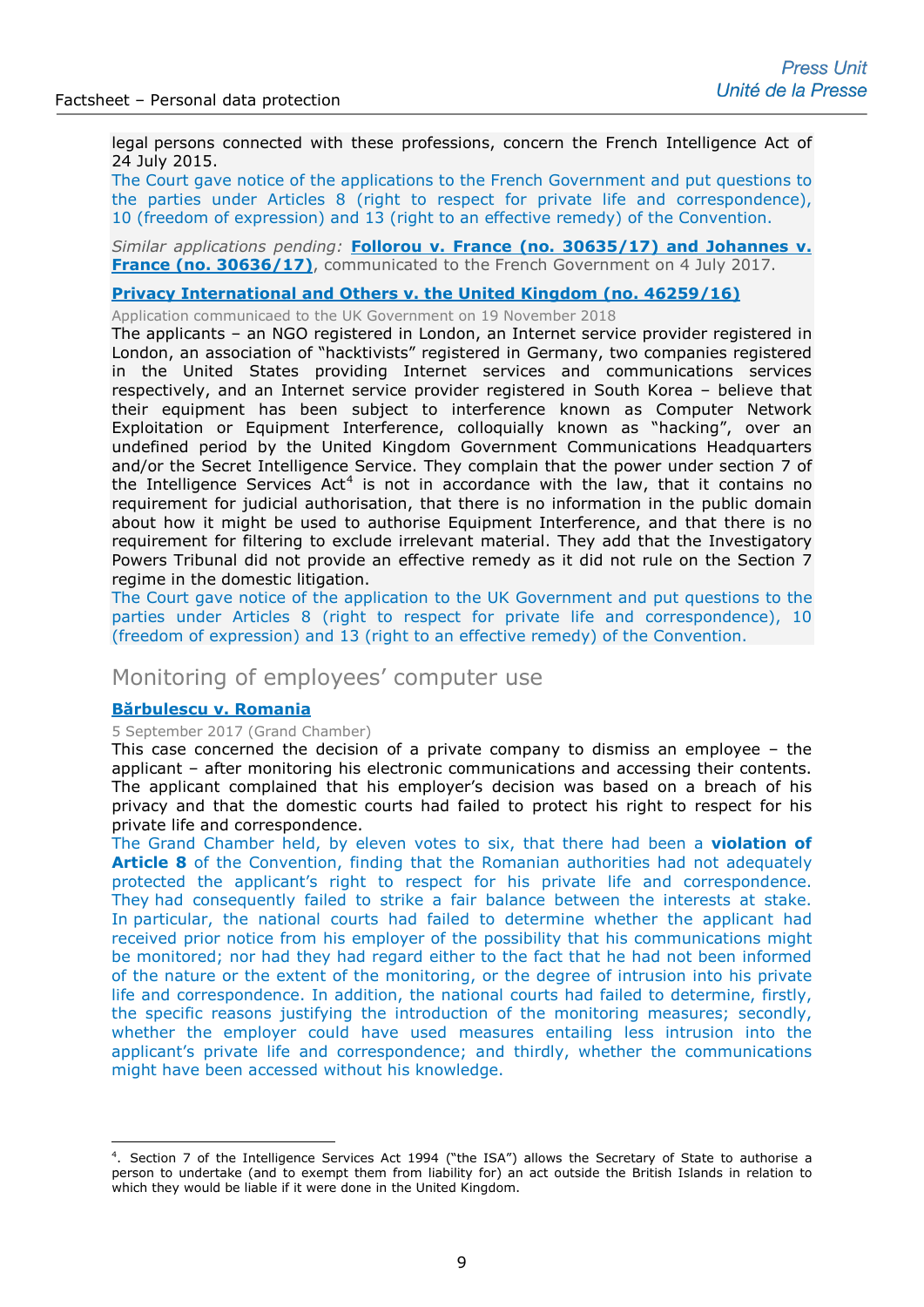# **[Libert v. France](http://hudoc.echr.coe.int/eng-press?i=003-6014614-7713110)**

#### 22 February 2018

This case concerned the dismissal of an SNCF (French national railway company) employee after the seizure of his work computer had revealed the storage of pornographic files and forged certificates drawn up for third persons. The applicant complained in particular that his employer had opened, in his absence, personal files stored on the hard drive of his work computer.

The Court held that there had been **no violation of Article 8** of the Convention, finding that in the present case the French authorities had not overstepped the margin of appreciation available to them. The Court noted in particular that the consultation of the files by the applicant's employer had pursed a legitimate aim of protecting the rights of employers, who might legitimately wish to ensure that their employees were using the computer facilities which they had placed at their disposal in line with their contractual obligations and the applicable regulations. The Court also observed that French law comprised a privacy protection mechanism allowing employers to open professional files, although they could not surreptitiously open files identified as being personal. They could only open the latter type of files in the employee's presence. The domestic courts had ruled that the said mechanism would not have prevented the employer from opening the files at issue since they had not been duly identified as being private. Lastly, the Court considered that the domestic courts had properly assessed the applicant's allegation of a violation of his right to respect for his private life, and that those courts' decisions had been based on relevant and sufficient grounds.

# Saliva samples

#### **[Dragan Petrović](http://hudoc.echr.coe.int/eng-press?i=003-6676515-8881179) v. Serbia**

#### 14 April 2020[5](#page-9-0)

This case concerned a police search of the applicant's flat and the taking of a saliva sample from him for a DNA analysis during a murder investigation. The applicant complained that the search and taking of the DNA sample had violated his rights protected by the Convention.

The Court held that there had been **no violation of Article 8** of the Convention as regards the police search of the applicant's apartment, finding that the search warrant had been specific enough and had been attended by adequate and effective safeguards against abuse during the search itself. It held, however, that there had been a **violation of Article 8** owing to the taking of a DNA saliva sample from the applicant, finding that the taking of the DNA saliva sample had not been "in accordance with the law" within the meaning of Article 8. The measure had been carried out under a previous Code of Criminal Procedure, which had only authorised that blood samples could be taken, or "other medical procedures" carried out. Furthermore, the Court noted that the Code had been updated in 2011 with new safeguards related to DNA mouth swabs, an implicit acknowledgement that they had been lacking previously.

# Voice samples

# **[P.G. and J.H. v. the United Kingdom \(no. 44787/98\)](http://hudoc.echr.coe.int/eng-press?i=003-419654-419935)**

#### 25 September 2001

-

This case concerned in particular the recording of the applicants' voices at a police station, following their arrest on suspicion of being about to commit a robbery.

The Court held that there had been a **violation of Article 8** of the Convention concerning the use of covert listening devices at the police station. Noting in particular that, at the relevant time, there existed no statutory system to regulate the use of covert listening devices by the police on their own premises, the Court found the

<span id="page-9-0"></span><sup>5</sup> . This judgment will become final in the circumstances set out in Article 44 § 2 (final judgments) of the [European Convention on Human Rights.](http://www.echr.coe.int/Documents/Convention_ENG.pdf)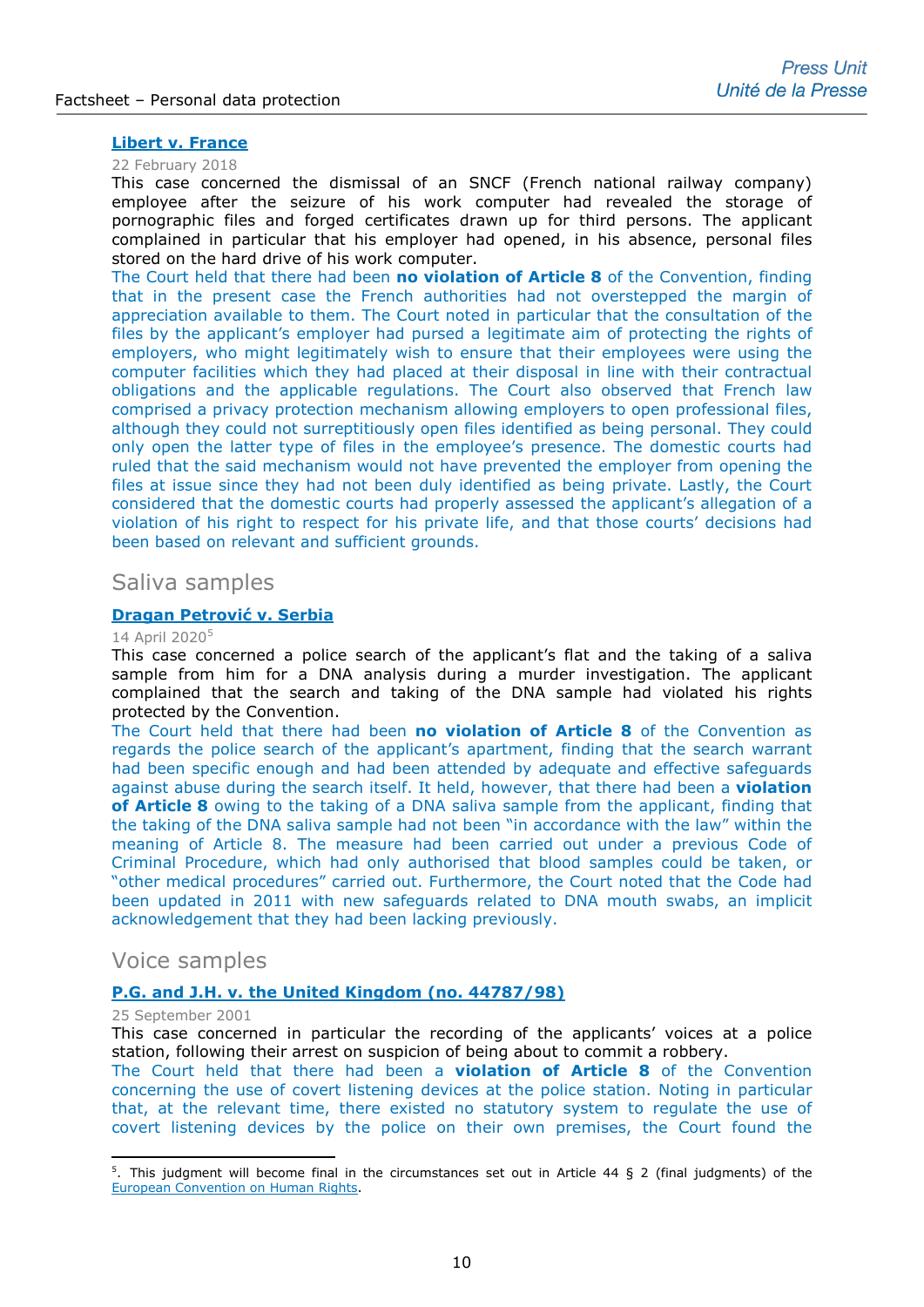interference with the applicants' right to a private life was not in accordance with the law. In this case the Court also found a **violation of Article 8** on account of the use of a covert listening device at a flat and **no violation of Article 8** as regards obtaining of information about the use of a telephone.

# **[Vetter v. France](http://hudoc.echr.coe.int/eng-press?i=002-3861)**

# 31 May 2005

Following the discovery of a body with gunshot wounds, the police, suspecting that the applicant had carried out the murder, installed listening devices in a flat to which he was a regular visitor.

The Court held that there had been a **violation of Article 8** of the Convention, finding that French law did not indicate with sufficient clarity the scope and manner of exercise of the authorities' discretion in relation to listening devices.

# Video surveillance

# **[Peck v. the United Kingdom](http://hudoc.echr.coe.int/sites/eng-press/pages/search.aspx?i=003-687182-694690)**

28 January 2003 See below, under "Disclosure of personal data".

# **[Köpke v. Germany](http://hudoc.echr.coe.int/sites/eng/pages/search.aspx?i=002-782)**

#### 5 October 2010 (decision on the admissibility)

The applicant, a supermarket cashier, was dismissed without notice for theft, following a covert video surveillance operation carried out by her employer with the help of a private detective agency. She unsuccessfully challenged her dismissal before the labour courts. Her constitutional complaint was likewise dismissed.

The Court rejected the applicant's complaint under Article 8 of the Convention as **inadmissible** (manifestly ill-founded). It concluded that the domestic authorities had struck a fair balance between the employee's right to respect for her private life and her employer's interest in the protection of its property rights and the public interest in the proper administration of justice. The Court observed, however, that the competing interests concerned might well be given a different weight in the future, having regard to the extent to which intrusions into private life were made possible by new, more and more sophisticated technologies.

# **Antov[ić and Mirković v. Montenegro](http://hudoc.echr.coe.int/eng-press?i=003-5927767-7571421)**

#### 28 November 2017

This case concerned an invasion of privacy complaint by two professors at the University of Montenegro's School of Mathematics after video surveillance had been installed in areas where they taught. They stated that they had had no effective control over the information collected and that the surveillance had been unlawful. The domestic courts rejected a compensation claim however, finding that the question of private life had not been at issue as the auditoriums where the applicants taught were public areas.

The Court held that there had been a **violation of Article 8** of the Convention, finding that the camera surveillance had not been in accordance with the law. It first rejected the Government's argument that the case was inadmissible because no privacy issue had been at stake as the area under surveillance had been a public, working area. In this regard the Court noted in particular that it had previously found that private life might include professional activities and considered that was also the case with the applicants. Article 8 was therefore applicable. On the merits of the case, the Court then found that the camera surveillance had amounted to an interference with the applicants' right to privacy and that the evidence showed that that surveillance had violated the provisions of domestic law. Indeed, the domestic courts had never even considered any legal justification for the surveillance because they had decided from the outset that there had been no invasion of privacy.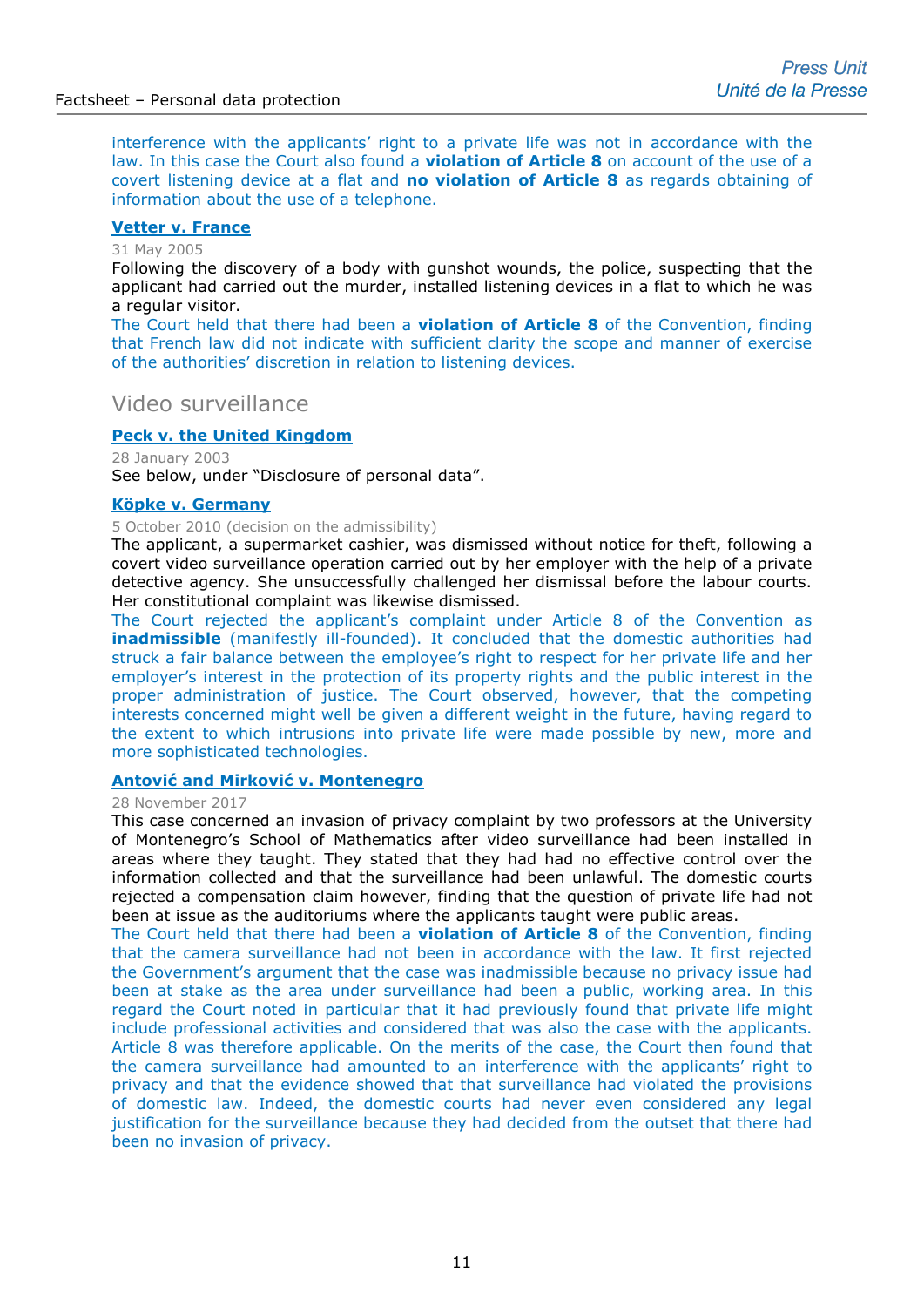# **[López Ribalda and Others v. Spain](http://hudoc.echr.coe.int/eng-press?i=003-6538808-8642219)**

#### 17 October 2019 (Grand Chamber)

This case concerned the covert video-surveillance of employees which led to their dismissal. The applicants complained about the covert video-surveillance and the Spanish courts' use of the data obtained to find that their dismissals had been fair. The applicants who signed settlement agreements also complained that the agreements had been made under duress owing to the video material and should not have been accepted as evidence that their dismissals had been fair.

The Grand Chamber held that there had been **no violation of Article 8** of the Convention in respect of the five applicants. It found in particular that the Spanish courts had carefully balanced the rights of the applicants – supermarket employees suspected of theft – and those of the employer, and had carried out a thorough examination of the justification for the video-surveillance. A key argument made by the applicants was that they had not been given prior notification of the surveillance, despite such a legal requirement, but the Court found that there had been a clear justification for such a measure owing to a reasonable suspicion of serious misconduct and to the losses involved, taking account of the extent and the consequences of the measure. In the present case the domestic courts had thus not exceeded their power of discretion ("margin of appreciation") in finding the monitoring proportionate and legitimate. The Court also held that there had been **no violation of Article 6 § 1** (right to a fair trial) of the Convention, finding in particular that the use of the video material as evidence had not undermined the fairness of the trial.

# Storage and use of personal data

"The protection of personal data is of fundamental importance to a person's enjoyment of his or her right to respect for private and family life, as guaranteed by Article 8 of the Convention. The domestic law must afford appropriate safeguards to prevent any such use of personal data as may be inconsistent with the guarantees of this Article ... The need for such safeguards is all the greater where the protection of personal data undergoing automatic processing is concerned, not least when such data are used for police purposes. The domestic law should notably ensure that such data are relevant and not excessive in relation to the purposes for which they are stored; and preserved in a form which permits identification of the data subjects for no longer than is required for the purpose for which those data are stored ... [It] must also afford adequate guarantees that retained personal data were efficiently protected from misuse and abuse ..." (*[S. and Marper v. the United Kingdom,](http://hudoc.echr.coe.int/eng?i=001-90051)* judgment (Grand Chamber) of 4 December 2008, § 103)

# In the context of criminal justice

# **[Perry v. the United Kingdom](http://hudoc.echr.coe.int/sites/eng/pages/search.aspx?i=001-61228)**

# 17 July 2003

The applicant was arrested in connection with a series of armed robberies of mini-cab drivers and released pending an identification parade. When he failed to attend that and several further identification parades, the police requested permission to video him covertly. The applicant complained that the police had covertly videotaped him for identification purposes and used the videotape in the prosecution against him.

The Court held that there had been a **violation** of Article 8 of the Convention. It noted that there had been no indication that the applicant had had any expectation that footage would be taken of him in the police station for use in a video identification procedure and, potentially, as evidence prejudicial to his defence at trial. That ploy adopted by the police had gone beyond the normal use of this type of camera and amounted to an interference with the applicant's right to respect for his private life. The interference in question had further not been in accordance with the law because the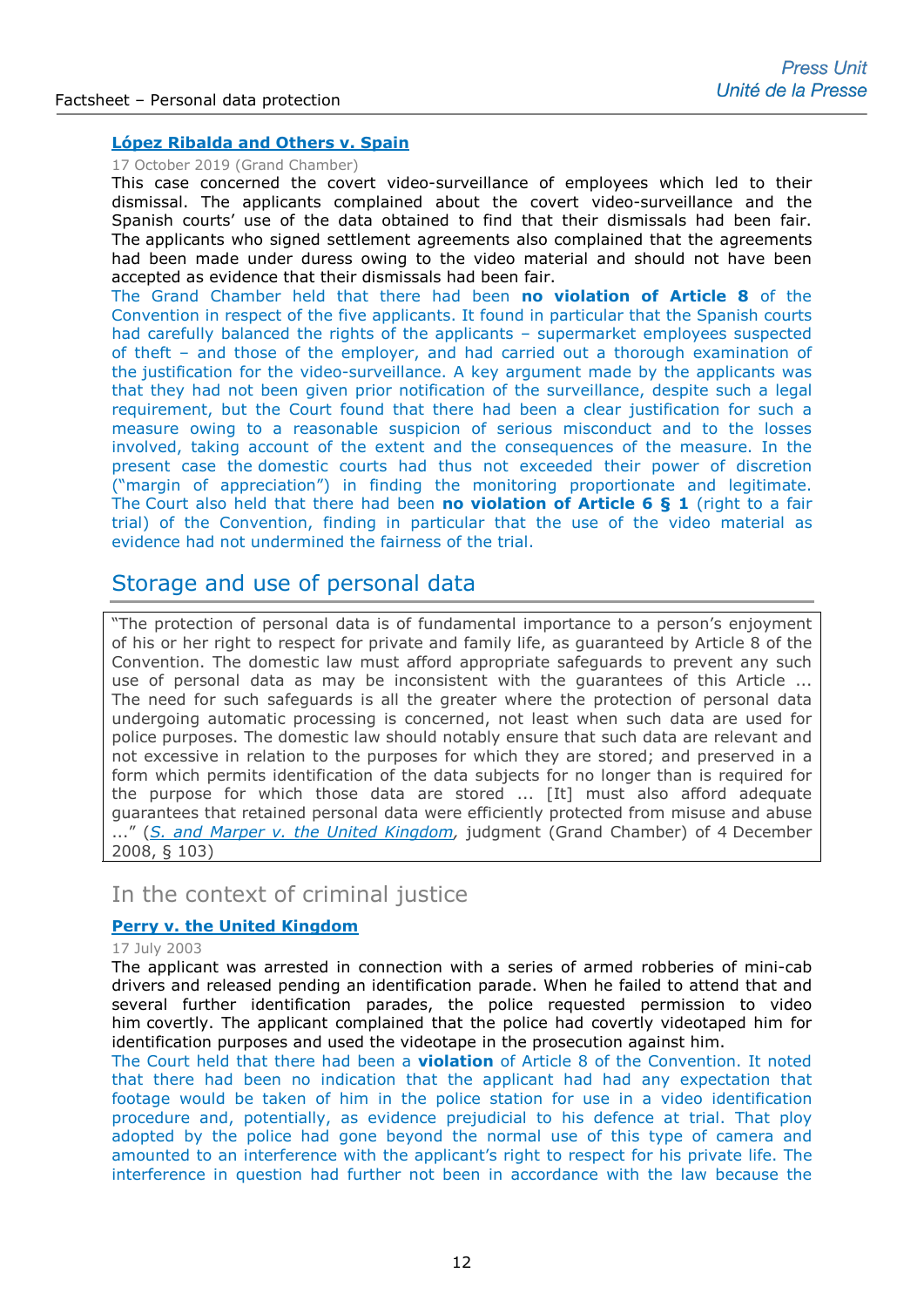police had failed to comply with the procedures set out in the applicable code: they had not obtained the applicant's consent or informed him that the tape was being made; neither had they informed him of his rights in that respect.

# **[S. and Marper v. the United Kingdom](http://hudoc.echr.coe.int/sites/eng-press/pages/search.aspx?i=003-2571936-2784147)**

4 December 2008 (Grand Chamber)

This case concerned the indefinite retention in a database of the applicants' fingerprints, cell samples and DNA profiles $6$  after criminal proceedings against them had been terminated by an acquittal in one case and discontinued in the other case.

The Court held that there had been a **violation of Article 8** of the Convention, finding that the retention at issue had constituted a disproportionate interference with the applicants' right to respect for private life and could not be regarded as necessary in a democratic society. The Court considered in particular that the use of modern scientific techniques in the criminal-justice system could not be allowed at any cost and without carefully balancing the potential benefits of the extensive use of such techniques against important private-life interests. Any State claiming a pioneer role in the development of new technologies bore special responsibility for "striking the right balance". The Court concluded that the blanket and indiscriminate nature of the powers of retention of the fingerprints, cellular samples and DNA profiles of persons suspected but not convicted of offences, as applied in this particular case, failed to strike a fair balance between the competing public and private interests.

# **[B.B. v. France \(no. 5335/06\), Gardel v. France](http://hudoc.echr.coe.int/sites/fra-press/pages/search.aspx?i=003-4480954-5400075) and M.B. v. France (no. [22115/06\)](http://hudoc.echr.coe.int/sites/fra-press/pages/search.aspx?i=003-4480954-5400075)**

#### 17 December 2009

The applicants in these cases, who had been sentenced to terms of imprisonment for rape of 15 year old minors by a person in a position of authority, complained in particular about their inclusion in the automated national judicial database of sex offenders (*Fichier judiciaire national automatisé des auteurs d'infractions sexuelles*).

In the three cases the Court held that there had been **no violation of Article 8** of the Convention, finding that the system of inclusion in the national judicial database of sex offenders, as applied to the applicants, had struck a fair balance between the competing private and public interests at stake. The Court reaffirmed in particular that the protection of personal data was of fundamental importance to a person's enjoyment of respect for his or her private and family life, all the more so where such data underwent automatic processing, not least when such data were used for police purposes. However, the Court could not call into question the prevention-related objectives of the database. Moreover, as the applicants had an effective possibility of submitting a request for the deletion of the data, the Court took the view that the length of the data conservation – 30 years maximum – was not disproportionate in relation to the aim pursued by the retention of the information. Lastly, the consultation of such data by the court, police and administrative authorities, was subject to a duty of confidentiality and was restricted to precisely determined circumstances.

*See also*: **[J.P.D. v. France \(no. 55432/10\)](http://hudoc.echr.coe.int/eng?i=001-147352)**, decision (inadmissible) of 16 September 2014.

# **[Uzun v. Germany](http://hudoc.echr.coe.int/sites/eng-press/pages/search.aspx?i=003-3241790-3612154)**

2 September 2010 See above, under "Collection of personal data", "GPS data".

# **[Dimitrov-Kazakov v. Bulgaria](http://hudoc.echr.coe.int/eng?i=001-103259)**

10 February 2011

-

The applicant's name was entered in the police registers, with reference to a rape, as an "offender", after being questioned about a rape, even though he had never been indicted

<span id="page-12-0"></span><sup>&</sup>lt;sup>6</sup>. DNA profiles are digitised information which is stored electronically on the National DNA Database together with details of the person to whom it relates.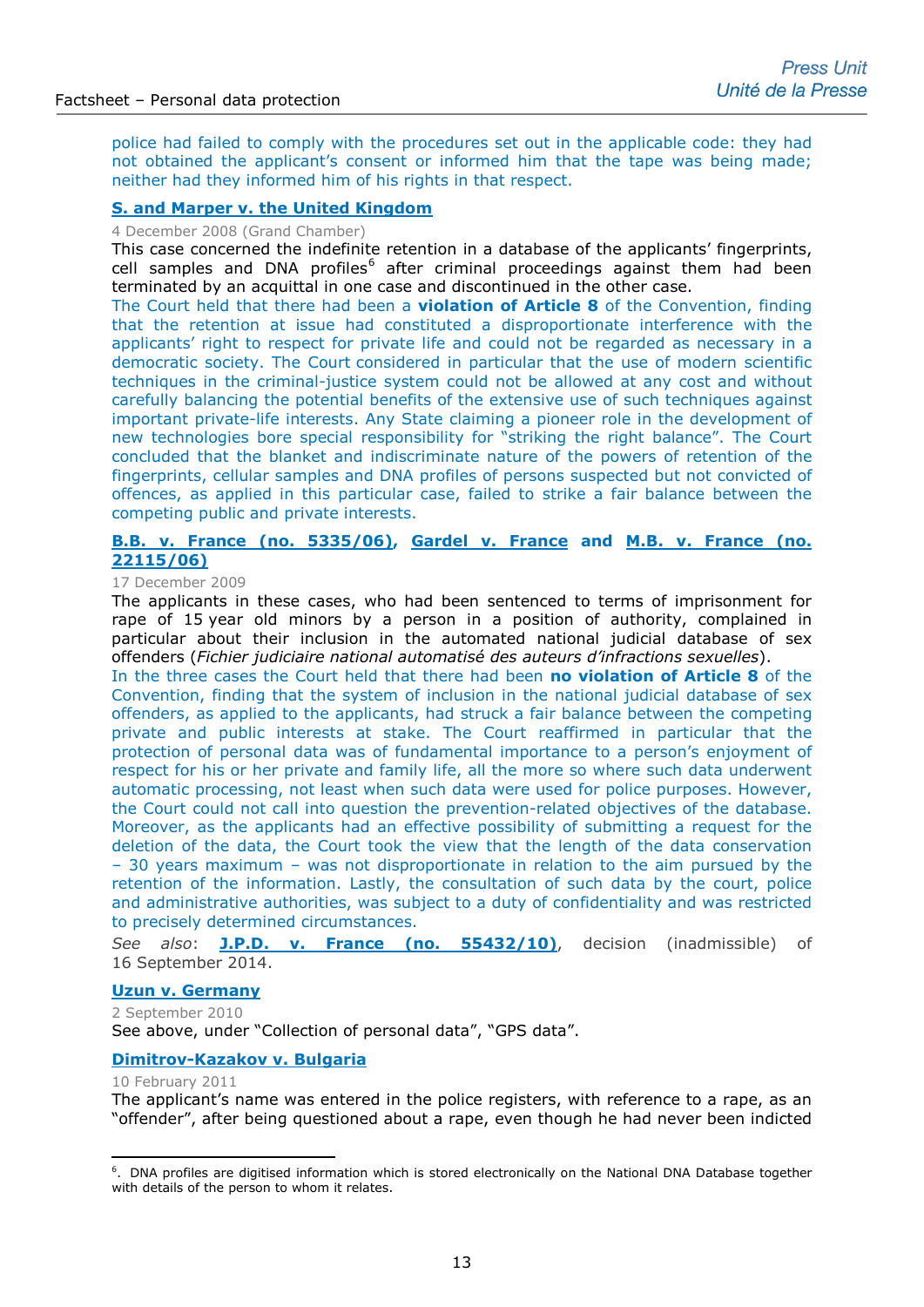for the offence. He was later subjected by the police to a number of checks related to rape complaints or disappearances of young girls. He complained about his inclusion in the police file and about the lack of a remedy by which to have that complaint examined. The Court held that there had been a **violation of Article 8** of the Convention, finding that the inclusion in the police file was not "in accordance with the law" within the meaning of that Article. It also held that there had been a **violation of Article 13** (right to an effective remedy) of the Convention **read in conjunction with Article 8**, on account of the lack of an effective remedy in that respect.

# **[Shimovolos v. Russia](http://hudoc.echr.coe.int/sites/eng-press/pages/search.aspx?i=003-3581541-4053078)**

# 21 June 2011

This case concerned the registration of a human rights activist in the so-called "surveillance database", which collected information about his movements, by train or air, within Russia, and his arrest.

The Court held that there had been a **violation of Article 8** of the Convention. It noted in particular that the creation and maintenance of the database and the procedure for its operation were governed by a ministerial order which had never been published or otherwise made accessible to the public. Consequently, the Court found that the domestic law did not indicate with sufficient clarity the scope and manner of exercise of the discretion conferred on the domestic authorities to collect and store information on individuals' private lives in the database. In particular, it did not set out in a form accessible to the public any indication of the minimum safeguards against abuse.

### **[Khelili v. Switzerland](http://hudoc.echr.coe.int/eng-press?i=003-3714372-4232718)**

#### 18 October 2011

The applicant in this case complained that since the discovery of her calling cards by the During a police check in 1993 the Geneva police found the applicant to be carrying calling cards which read: "Nice, pretty woman, late thirties, would like to meet a man to have a drink together or go out from time to time. Tel. no. …". The applicant alleged that, following this discovery, the police entered her name in their records as a prostitute, an occupation she consistently denied engaging in. She submitted that the storage of allegedly false data concerning her private life had breached her right to respect for her private life.

The Court held that there had been a **violation of Article 8** of the Convention, finding that the storage in the police records of allegedly false data concerning her private life had breached the applicant's right to respect for her private life and that the retention of the word "prostitute" for years had neither been justified nor necessary in a democratic society. The Court observed in particular that the word at issue could damage the applicant's reputation and make her day-to-day life more problematic, given that the data contained in the police records might be transferred to the authorities. That was all the more significant because personal data was currently subject to automatic processing, thus considerably facilitating access to and the distribution of such data. The applicant therefore had a considerable interest in having the word "prostitute" removed from the police records.

#### **[M.M. v. the United Kingdom \(no. 24029/07\)](http://hudoc.echr.coe.int/eng?i=002-7300)**

#### 13 November 2012

In 2000 the applicant was arrested by the police after disappearing with her baby grandson for a day in an attempt to prevent his departure to Australia following the break up of her son's marriage. The authorities decided not to prosecute and she was instead cautioned for child abduction. The caution was initially intended to remain on her record for five years, but owing to a change of policy in cases where the injured party was a child, that period was later extended to life. The applicant complained about the indefinite retention and disclosure of her caution data and the impact of this on her employment prospects.

The Court held that there had been a **violation of Article 8** of the Convention. Indeed, as a result of the cumulative effect of the shortcomings identified, it was not satisfied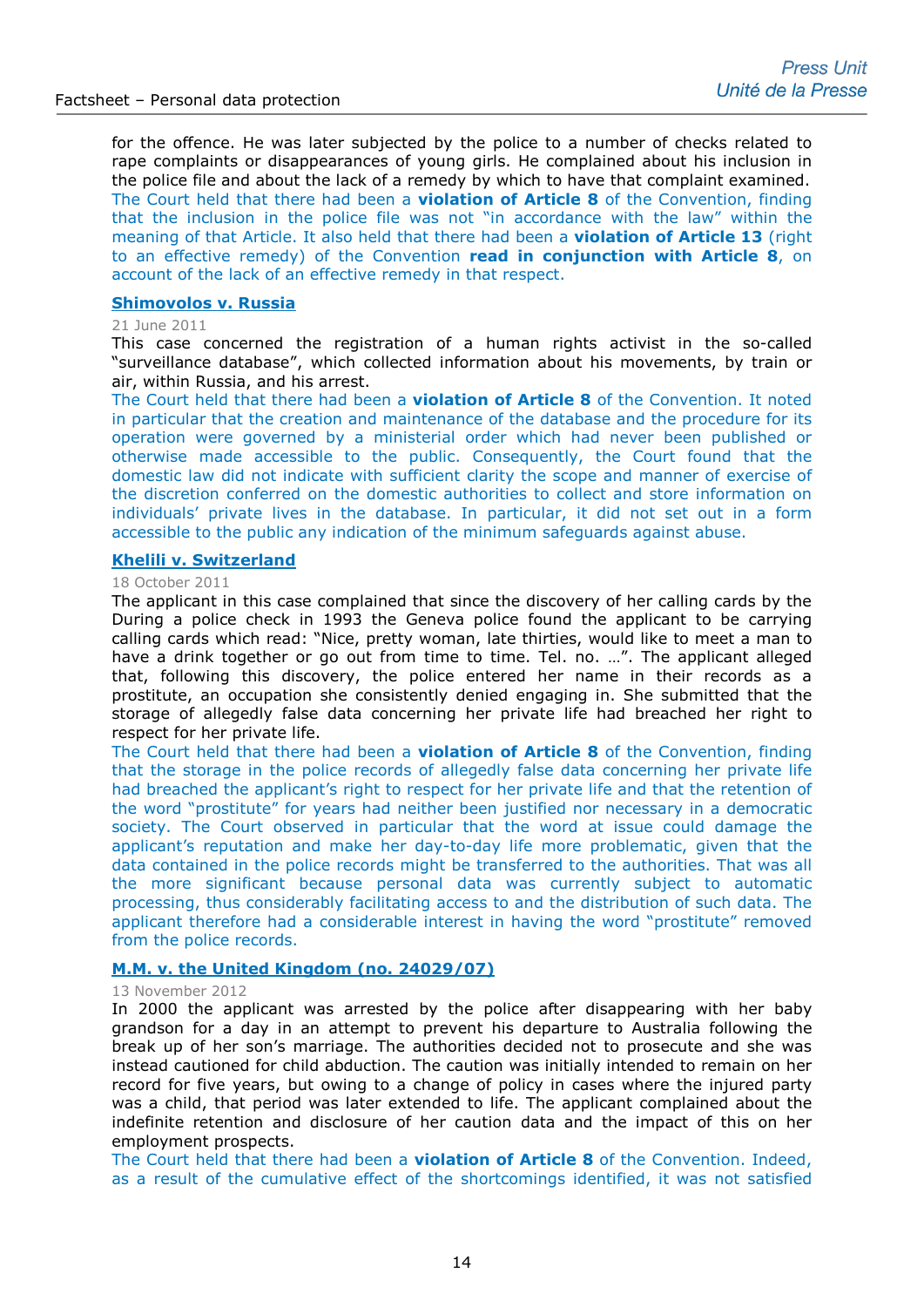that there were sufficient safeguards in the system for retention and disclosure of criminal record data to ensure that data relating to the applicant's private life would not be disclosed in violation of her right to respect for her private life. The retention and disclosure of the applicant's caution data accordingly could not be regarded as having been in accordance with the law within the meaning of Article 8. The Court noted in particular that, although data contained in the criminal record were, in one sense, public information, their systematic storing in central records meant that they were available for disclosure long after the event when everyone other than the person concerned was likely to have forgotten about it, especially where, as in the applicant's case, the caution had occurred in private. Thus, as the conviction or caution itself receded into the past, it became a part of the person's private life which had to be respected.

# **[M.K. v. France \(no.](http://hudoc.echr.coe.int/sites/fra-press/pages/search.aspx?i=003-4332390-5192548) 19522/09)**

#### 18 April 2013

In 2004 and 2005 the applicant was the subject of two investigations into the theft of some books. He was acquitted following the first set of proceedings and the second set of proceedings was discontinued. On both occasions his fingerprints were taken and recorded in the fingerprints database. In 2006 the applicant requested that his prints be deleted from the database. His request was granted only in relation to the prints taken during the first set of proceedings. The appeals lodged by the applicant were dismissed. The applicant complained that the retention of data concerning him in the computerised database of fingerprints had infringed his right to respect for his private life.

The Court held that there had been a **violation of Article 8** of the Convention, finding that the retention of the data amounted to disproportionate interference with the applicant's right to respect for his private life and could not be said to be necessary in a democratic society. The Court noted in particular that the French State had overstepped its margin of appreciation in the matter as the system for retaining the fingerprints of persons suspected of an offence but not convicted, as applied to the applicant in the present case, did not strike a fair balance between the competing public and private interests at stake.

# **[Peruzzo and Martens v. Germany](http://hudoc.echr.coe.int/eng?i=002-7614)**

4 June 2013 (decision on the admissibility)

The applicants, who had been convicted of serious criminal offences, complained about the domestic courts' orders to collect cellular material from them and to store it in a database in the form of DNA profiles for the purpose of facilitating the investigation of possible future crimes.

The Court declared the application **inadmissible** as manifestly ill-founded. It found that the domestic rules on the taking and retention of DNA material from persons convicted of offences reaching a certain level of gravity as applied in the case of the applicants had struck a fair balance between the competing public and private interests and fell within the respondent State's acceptable margin of appreciation.

*See also*: **[W. v. the Netherlands \(no. 20689/08\)](http://hudoc.echr.coe.int/eng?i=001-91123)**, decision (inadmissible) of 20 January 2009.

#### **[Brunet v. France](http://hudoc.echr.coe.int/eng-press?i=003-4872410-5953858)**

#### 18 September 2014

The applicant complained in particular of an interference with his private life as a result of being added to the police database STIC (system for processing recorded offences) – containing information from investigation reports, listing the individuals implicated and the victims – after the discontinuance of criminal proceedings against him.

The Court held that there had been a **violation of Article 8** of the Convention, finding that the French State had overstepped its discretion to decide ("margin of appreciation") on such matters: the retention could be regarded as a disproportionate breach of the applicant's right to respect for his private life and was not necessary in a democratic society. The Court considered in particular that the applicant had not had a real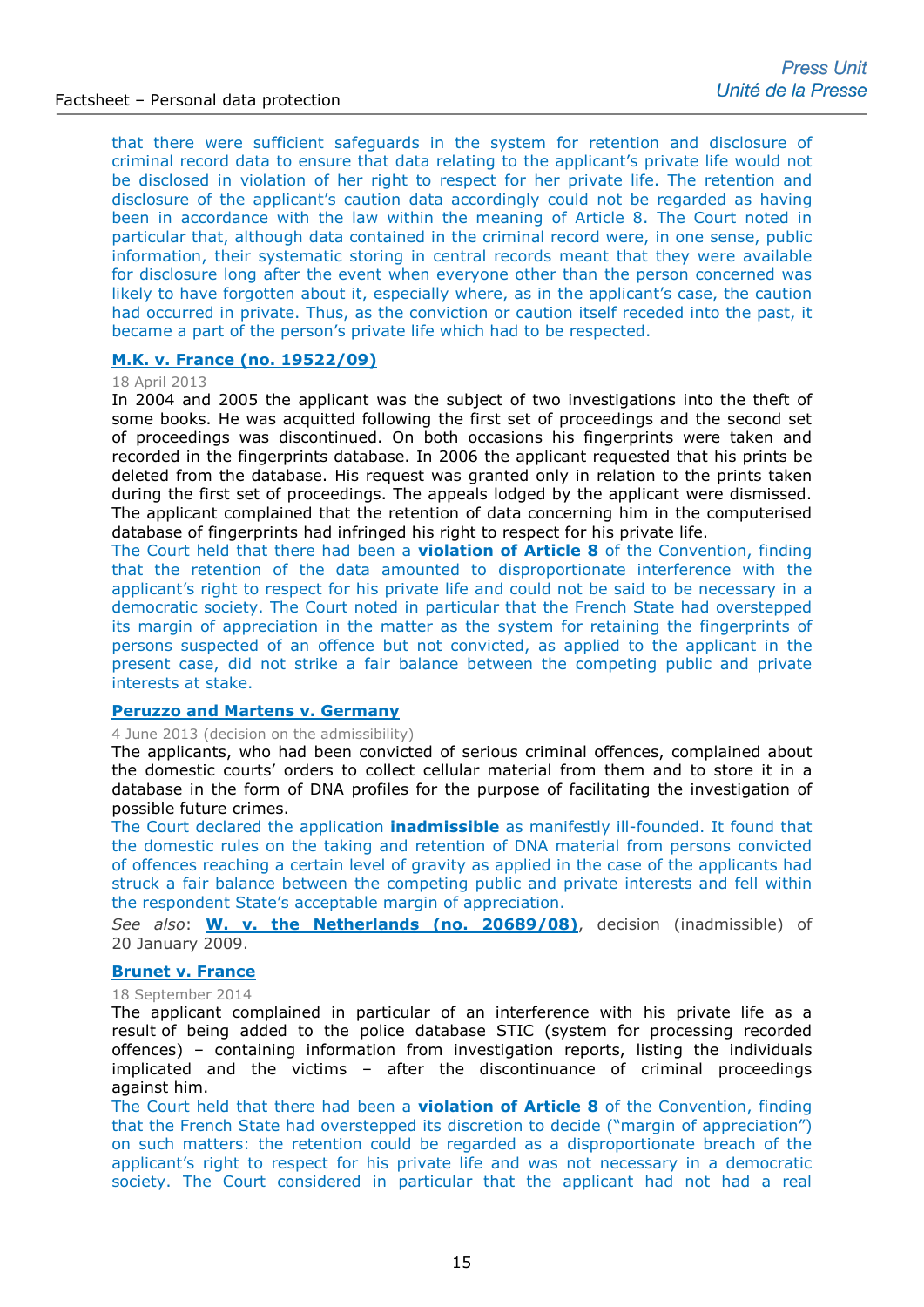possibility of seeking the deletion from the database of the information concerning him and that the length of retention of that data, 20 years, could be assimilated, if not to indefinite retention, at least to a norm rather than to a maximum limit.

# **[Karabeyoğlu v. Turkey](http://hudoc.echr.coe.int/eng?i=003-5398113-6750774)**

#### 7 June 2016

This case concerned a telephone surveillance operation in respect of the applicant, a public prosecutor, during a criminal investigation into an illegal organisation known as *Ergenekon*, and the use of the information thus obtained in the context of a separate disciplinary investigation.

The Court held that there had been **no violation of Article 8** of the Convention as regards the telephone tapping in connection with the criminal investigation and a **violation of Article 8** as regards the use in disciplinary proceedings of the information obtained by means of telephone tapping. The Court found in particular that during the criminal investigation the applicant had enjoyed the minimum degree of protection required by the rule of law in a democratic society, since the telephone tapping had been ordered on the basis of an objectively reasonable suspicion and had been carried out in compliance with the relevant legislation. In the Court's view, the interference with the applicant's right to respect for his private life had been necessary in the interests of national security and for the prevention of disorder and crime. However, the use of the information thus obtained in the context of a disciplinary investigation had not been in accordance with the law and the relevant legislation had been breached in two respects: the information had been used for purposes other than the one for which it had been gathered and had not been destroyed within the 15-day time-limit after the criminal investigation had ended. In this case the Court also found a **violation of Article 13** (right to an effective remedy) of the Convention, noting that in relation to both the criminal and disciplinary investigations the applicant had not had a domestic remedy available for securing a review of whether the interference was compatible with his right to respect for his private life and correspondence.

#### **[Figueiredo Teixeira v. Andorra](http://hudoc.echr.coe.int/eng-press?i=003-5539990-6976357)**

#### 8 November 2016

This case concerned the storage and communication to the judicial authority of data from telephone calls made by the applicant, who was suspected of the serious offence of drug trafficking. The applicant complained in particular that the storage of data relating to his telephone communications had amounted to an unjustified interference with his right to respect for his private life.

The Court held that there had been **no violation of Article 8** of the Convention. It found in particular that since the impugned interference was prescribed in Andorran law under Article 87 of the Code of Criminal Procedure and Law No. 15/2003 on the protection of personal data, a person holding a prepaid mobile phone card could reasonably have expected those provisions to be applied in his case. Furthermore, the Court noted that Andorran criminal procedure provided a wide range of safeguards against arbitrary actions, given that a judge (a *batlle*) assessed the necessity and proportionality of the data transmission order in the light of the evidence gathered and the seriousness of the offence in question. The Court therefore found that, in the instant case, the balance between the applicant's right to respect for his private life and the prevention of criminal offences had been respected.

# **[Dagregorio and Mosconi v. France](http://hudoc.echr.coe.int/eng-press?i=003-5758396-7320011)**

# 30 May 2017 (decision on the admissibility)

The applicants are two trade unionists who took part in the occupation and immobilisation of the *Société nationale Corse Méditerranée* (SNCM) ferry "Pascal Paoli" during the company takeover by a financial operator. The case concerned their refusal to undergo biological testing, the results of which were to be included in the national computerised DNA database (FNAEG). The applicants, having been convicted at first instance and on appeal, did not lodge an appeal on points of law.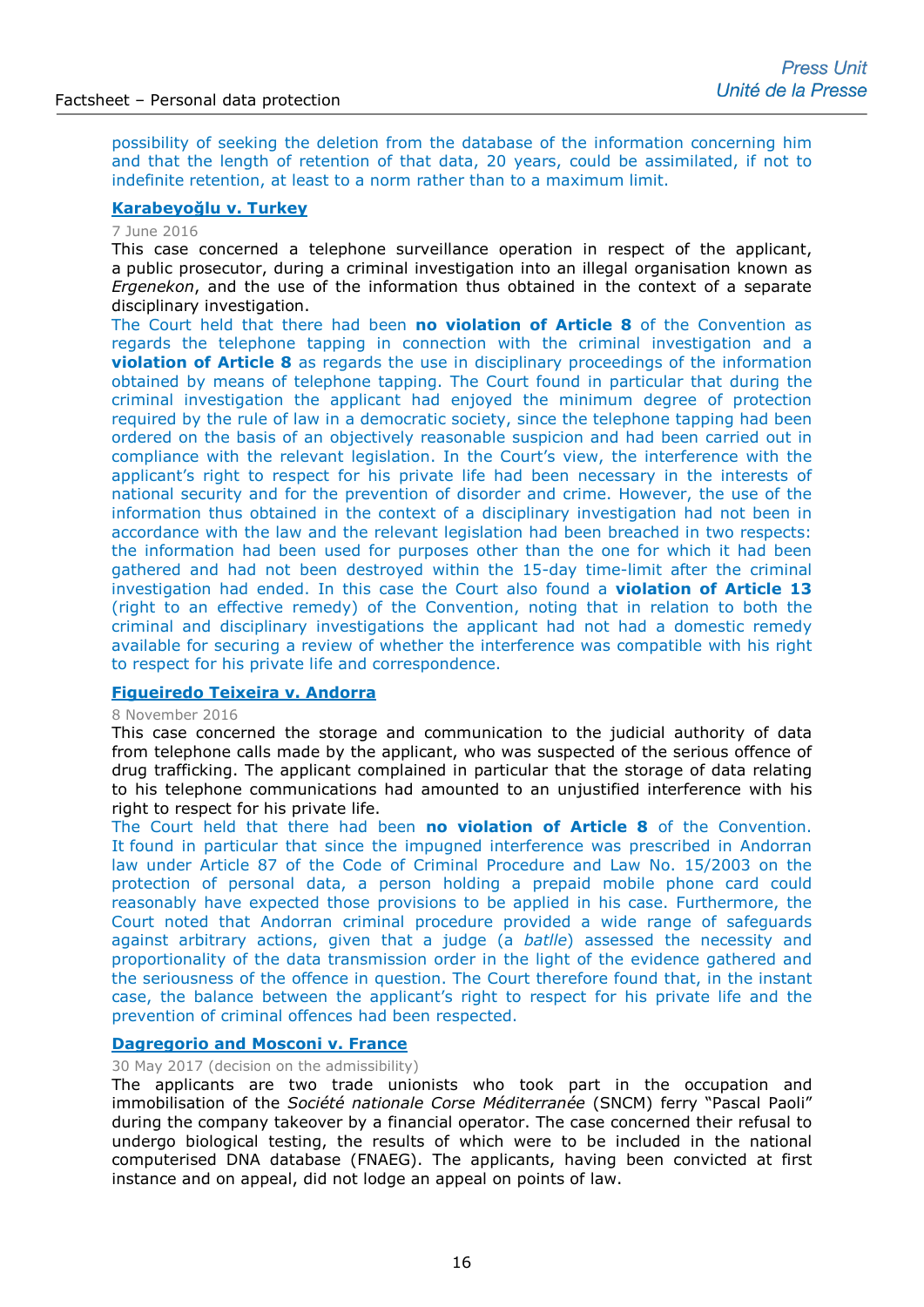The Court declared the application **inadmissible** for non-exhaustion of domestic remedies. It emphasised in particular that in the absence of any judicial precedent applicable to the applicants' situation, there was doubt as to the effectiveness of an appeal on points of law owing to a decision given by the Constitutional Council. The Court considered that it was therefore a point which should have been submitted to the Court of Cassation. The mere fact of harbouring doubts as to the prospects of a given appeal succeeding was not sufficient reason for omitting to use the remedy in question.

# **[Aycaguer v. France](http://hudoc.echr.coe.int/eng-press?i=003-5758394-7320005)**

#### 22 June 2017

The applicant alleged that there had been a breach of his right to respect for his private life on account of the order to provide a biological sample for inclusion in the national computerised DNA database (FNAEG) and the fact that his refusal to comply with that order had resulted in a criminal conviction.

The Court held that there had been a **violation of Article 8** of the Convention. It observed in particular that on 16 September 2010 the Constitutional Council had given a decision to the effect that the provisions on the FNAEG were in conformity with the Constitution, subject *inter alia* to "determining the duration of storage of such personal data depending on the purpose of the file stored and the nature and/or seriousness of the offences in question". The Court noted that, to date, no appropriate action had been taken on that reservation and that there was currently no provision for differentiating the period of storage depending on the nature and gravity of the offences committed. The Court also ruled that the regulations on the storage of DNA profiles in the FNAEG did not provide the data subjects with sufficient protection, owing to its duration and the fact that the data could not be deleted. The regulations therefore failed to strike a fair balance between the competing public and private interests.

# **[Catt v. the United Kingdom](http://hudoc.echr.coe.int/fre-press?i=003-6308613-8238123)**

#### 24 January 2019

This case concerned the complaint of the applicant, a lifelong activist, about the collection and retention of his personal data in a police database for "domestic extremists".

The Court held that there had been a **violation of Article 8** of the Convention. It found in particular that the data held on the applicant concerned his political views and that such information required particular protection. The Court also had regard to the applicant's age (94), and the fact he had no history or prospect of committing acts of violence. The Court further noted that, while collecting the information on him had been justified, retaining it had not, particularly owing to a lack of safeguards, such as time-limits.

# **[Gaughran v. the United Kingdom](http://hudoc.echr.coe.int/eng-press?i=003-6638275-8815904)**

# 13 février 2020[7](#page-16-0)

This case concerned a complaint about the indefinite retention of personal data (DNA profile, fingerprints and photograph) of a man who had a spent conviction for driving with excess alcohol in Northern Ireland.

The Court held that there had been a **violation of Article 8** of the Convention, finding that the United Kingdom had overstepped the acceptable margin of appreciation and the retention at issue constituted a disproportionate interference with the applicant's right to respect for private life, which could not be regarded as necessary in a democratic society. The Court underlined in particular that it was not the duration of the retention of data that had been decisive, but the absence of certain safeguards. In the applicant's case his personal data had been retained indefinitely without consideration of the seriousness of his offence, the need for indefinite retention and without any real possibility of review. Noting also that the technology being used had been shown to be more sophisticated than that considered by the domestic courts in this case, particularly

<span id="page-16-0"></span><sup>&</sup>lt;sup>7</sup>. This judgment will become final in the circumstances set out in Article 44 § 2 of the [Convention.](http://www.echr.coe.int/Documents/Convention_ENG.pdf) -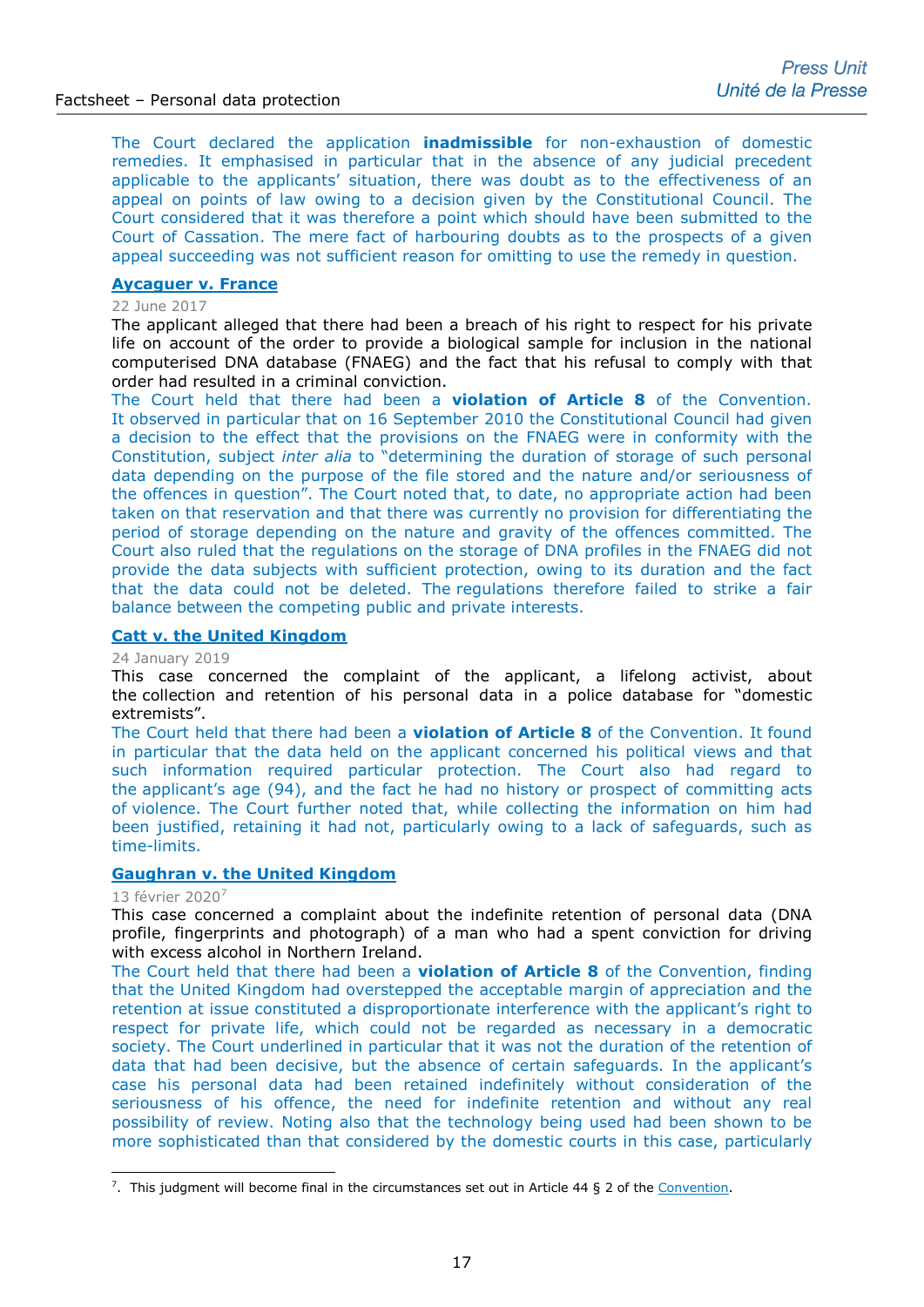regarding storage and analysis of photographs, the Court considered that the retention of the applicant's data had failed to strike a fair balance between the competing public and private interests.

*See also*, recently:

#### **[Caruana v. Malta](http://hudoc.echr.coe.int/eng?i=002-11944)**

15 May 2018 (decision on the admissibility)

# In the contexte of health

#### **[Chave née Jullien v. France](http://hudoc.echr.coe.int/eng?i=001-84765)**

9 July 1991 (decision of the European Commission of Human Rights $8$ )

This case concerned the storing in a psychiatric hospital records of information relating to the applicant's compulsory placement the illegality of which had been recognised by the French courts. The applicant considered in particular that the continued presence in a central record of information about her confinement in a psychiatiic institution constituted an interference with her private life and wanted such information to be removed from central records of this type.

The Commission declared the application **inadmissible** as manifestly ill-founded. It observed in particular that the recording of information concerning mental patients served not just the legitimate interest of ensuring the efficient running of the public hospital service, but also that of protecting the rights of the patients themselves, especially in cases of compulsory placement. In the present case, the Commission noted, inter alia, that the information at issue was protected by appropriate confidentiality rules. In addition, these documents could not be equated with central records and were by no means accessible to the public, but only to exhaustively listed categories of persons from outside the institution. Therefore, the Commission found that the interference suffered by the applicant could not be held to have been disproportionate to the legitimate aim pursued, namely protection of health.

#### **[L.L. v. France \(no. 7508/02\)](http://hudoc.echr.coe.int/sites/eng/pages/search.aspx?i=002-3113)**

#### 10 October 2006

The applicant complained in particular about the submission to and use by the courts of documents from his medical records, in the context of divorce proceedings, without his consent and without a medical expert having been appointed in that connection.

The Court held that there had been a **violation of Article 8** of the Convention, finding that the interference in the applicant's private life had not been justified in view of the fundamental importance of protecting personal data. It observed in particular that it was only on a subsidiary basis that the French courts had referred to the impugned medical report in support of their decisions, and it therefore appeared that they could have reached the same conclusion without it. The Court further noted that domestic law did not provide sufficient safeguards as regards the use in this type of proceedings of data concerning the parties' private lives, thus justifying a fortiori the need for a strict review as to the necessity of such measures.

*See also*, recently:

#### **[Mockutė v. Lithuania](http://hudoc.echr.coe.int/eng?i=003-6018993-7720478)**

27 February 2018

-

<span id="page-17-0"></span><sup>&</sup>lt;sup>8</sup>. Together with the European Court of Human Rights and the Committee of Ministers of the Council of Europe, the European Commission of Human Rights, which sat in Strasbourg from July 1954 to October 1999, supervised Contracting States' compliance with their obligations under the European Convention on Human Rights. The Commission ceased to exist when the Court became permanent on  $1<sup>st</sup>$  November 1998.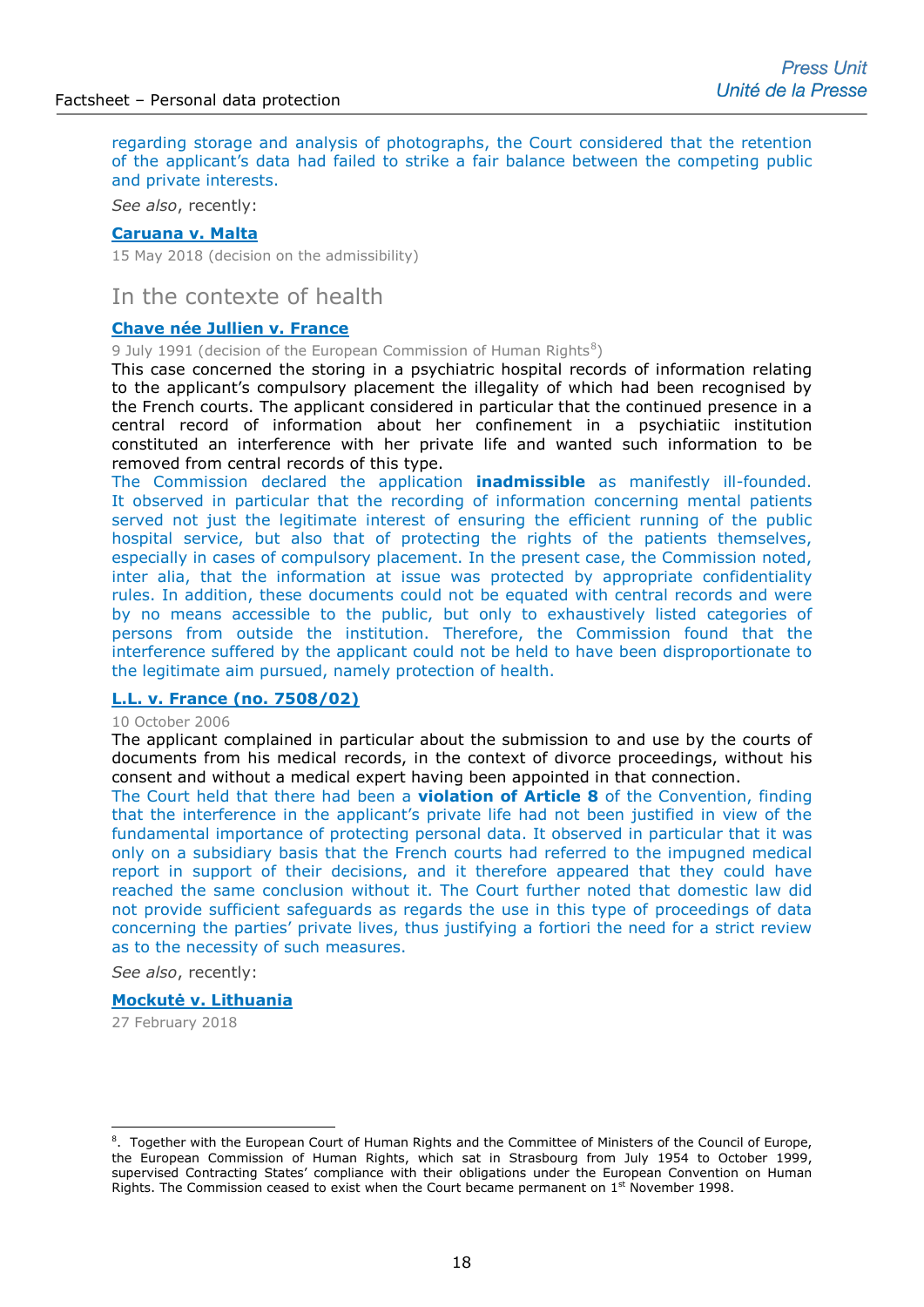# In social insurance proceedings

# **Vukota-Bojić [v. Switzerland](http://hudoc.echr.coe.int/eng-press?i=003-5522138-6947231)**

# 18 October 2016

The applicant had been involved in a road traffic accident, and subsequently requested a disability pension. Following a dispute with her insurer on the amount of disability pension and years of litigation later, her insurer requested that she undergo a fresh medical examination, in order to establish additional evidence about her condition. When she refused, the insurer hired private investigators to conduct secret surveillance of her. The evidence that they obtained was used in subsequent court proceedings, which resulted in a reduction of the applicant's benefits. She complained that the surveillance had been in breach of her right to respect for private life, and that it should not have been admitted in the proceedings.

The Court held that there had been a **violation of Article 8** of the Convention. It found in particular that the insurer's actions engaged state liability under the Convention, since the respondent insurance company was regarded as a public authority under Swiss law. It also held that the secret surveillance ordered had interfered with the applicant's private life, even though it had been carried out in public places, since the investigators had collected and stored data in a systematic way and had used it for a specific purpose. Furthermore, the surveillance had not been prescribed by law, since provisions of Swiss law on which it had been based were insufficiently precise. In particular, they had failed to regulate with clarity when and for how long surveillance could be conducted, and how data obtained by surveillance should be stored and accessed. The Court further found that the use of the surveillance evidence in the applicant's case against her insurer had not made the proceedings unfair and therefore held that there had been **no violation of Article 6** (right to a fair trial) of the Convention. In this respect it noted in particular that the applicant had been given a fair opportunity to challenge the evidence obtained by the surveillance, and that the Swiss court had given a reasoned decision as to why it should be admitted.

#### **[Mehmedovic v. Switzerland](http://hudoc.echr.coe.int/eng-press?i=003-6302554-8226649)**

# 11 December 2018 (decision on the admissibility)

This case concerned the surveillance of an insured person (the first applicant) and, indirectly, his wife, in public areas by investigators from an insurance company, with a view to ascertaining whether his claim for compensation, lodged following an accident, was justified.

The Court declared the application **inadmissible** as being manifestly ill-founded. In the first place, it noted that the insurance company's investigations, which had been conducted from a public place and were confined to ascertaining the first applicant's mobility, were aimed solely at protecting the insurer's pecuniary rights. In this connection, the Court held that the domestic courts had found that the insurer had an overriding interest that meant that the interference with the applicant's personality rights was lawful. Secondly, the Court noted that the sparse information concerning the second applicant, which had been gathered coincidentally and was of no relevance for the investigation, in no way constituted systematic or permanent gathering of data. In the Court's view, there had therefore been no interference with this applicant's private life.

# Storage in secret registers

# **[Leander v. Sweden](http://hudoc.echr.coe.int/eng?i=001-57519)**

# 23 March 1987

This case concerned the use of a secret police file in the recruitment of a carpenter. The applicant, who had been working as a temporary replacement at the Naval Museum in Karlskrona, next to a restricted military security zone, complained about the storage of data related to his trade-union activities a long time before and alleged that this had led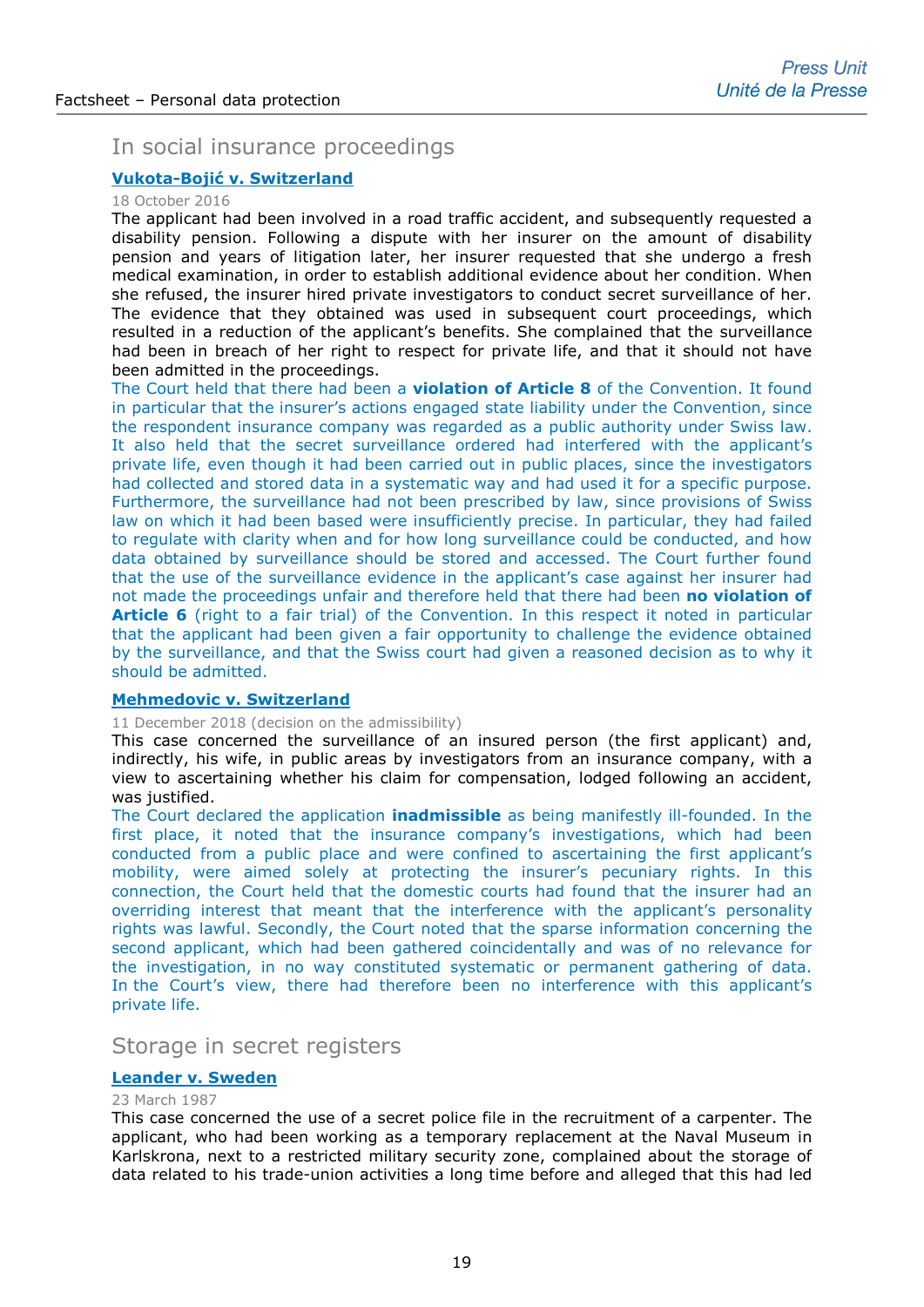to his exclusion from the employment in question. He contended that nothing in his personal or political background could be regarded as of such a nature as to make it necessary to register him in the Security Department's register and to classify him as a "security risk".

The Court held that there had been **no violation of Article 8** of the Convention. Noting in particular that both the storing in a secret register and the release of information about an individual's private life fell within the scope of Article 8 of the Convention, the Court also recalled that, in a democratic society, the existence of intelligence services and the storage of data could be lawful and prevail over the interest of citizens provided that it pursued legitimate aims, namely the prevention of disorder or crime or the protection of national security. In this case, the Court found that the safeguards contained in the Swedish personnel-control system satisfied the requirements of Article 8 of the Convention and that the Swedish Government had been entitled to consider that the interests of national security prevailed over the applicant's individual interests.

# **[Rotaru v. Romania](http://hudoc.echr.coe.int/eng-press?i=003-68482-68950)**

4 May 2000 (Grand Chamber) See below, under "Erasure or destruction of personal data".

#### **[Turek v. Slovakia](http://hudoc.echr.coe.int/eng?i=003-1584657-1658907)**

14 February 2006 See below under "Access to personal data".

# Telecommunication service providers' data

# **[Breyer v. Germany](http://hudoc.echr.coe.int/eng-press?i=003-6624862-8792771)**

#### 30 January 2020<sup>[9](#page-19-0)</sup>

In accordance with 2004 amendments to the German Telecommunications Act companies had to collect and store the personal details of all their customers, including users of pre-paid SIM cards, which had not previously been required. The applicants, civil liberties activists and critics of State surveillance, were users of such cards and therefore had to register their personal details, such as their telephone numbers, date of birth, and their name and address, with their service providers. They complained about the storage of their personal data as users of pre-paid SIM cards.

The Court held that there had been **no violation of Article 8** of the Convention, finding that, overall, Germany had not overstepped the limits of its discretion ("margin of appreciation") it had in applying the law concerned, when choosing the means to achieve the legitimate aims of protecting national security and fighting crime, and that the storage of the applicants' personal data had been proportionate and "necessary in a democratic society". There had thus been no violation of the Convention. The Court considered in particular that collecting the applicants' names and addresses as users of pre paid SIM cards had amounted to a limited interference with their rights. It noted, however, that the law in question had additional safeguards while people could also turn to independent data supervision bodies to review authorities' data requests and seek legal redress if necessary.

# Disclosure of personal data

# **[Z. v. Finland \(no. 22009/93\)](http://hudoc.echr.coe.int/eng?i=002-9432)**

25 February 1997

-

This case concerned the disclosure of the applicant's condition as HIV-positive in criminal proceedings against her husband.

The Court held that there had been a **violation of Article 8** of the Convention, finding that the disclosure of the applicant's identity and HIV infection in the text of the Court of

<span id="page-19-0"></span><sup>&</sup>lt;sup>9</sup>. This judgment will become final in the circumstances set out in Article 44 § 2 of the [Convention.](http://www.echr.coe.int/Documents/Convention_ENG.pdf)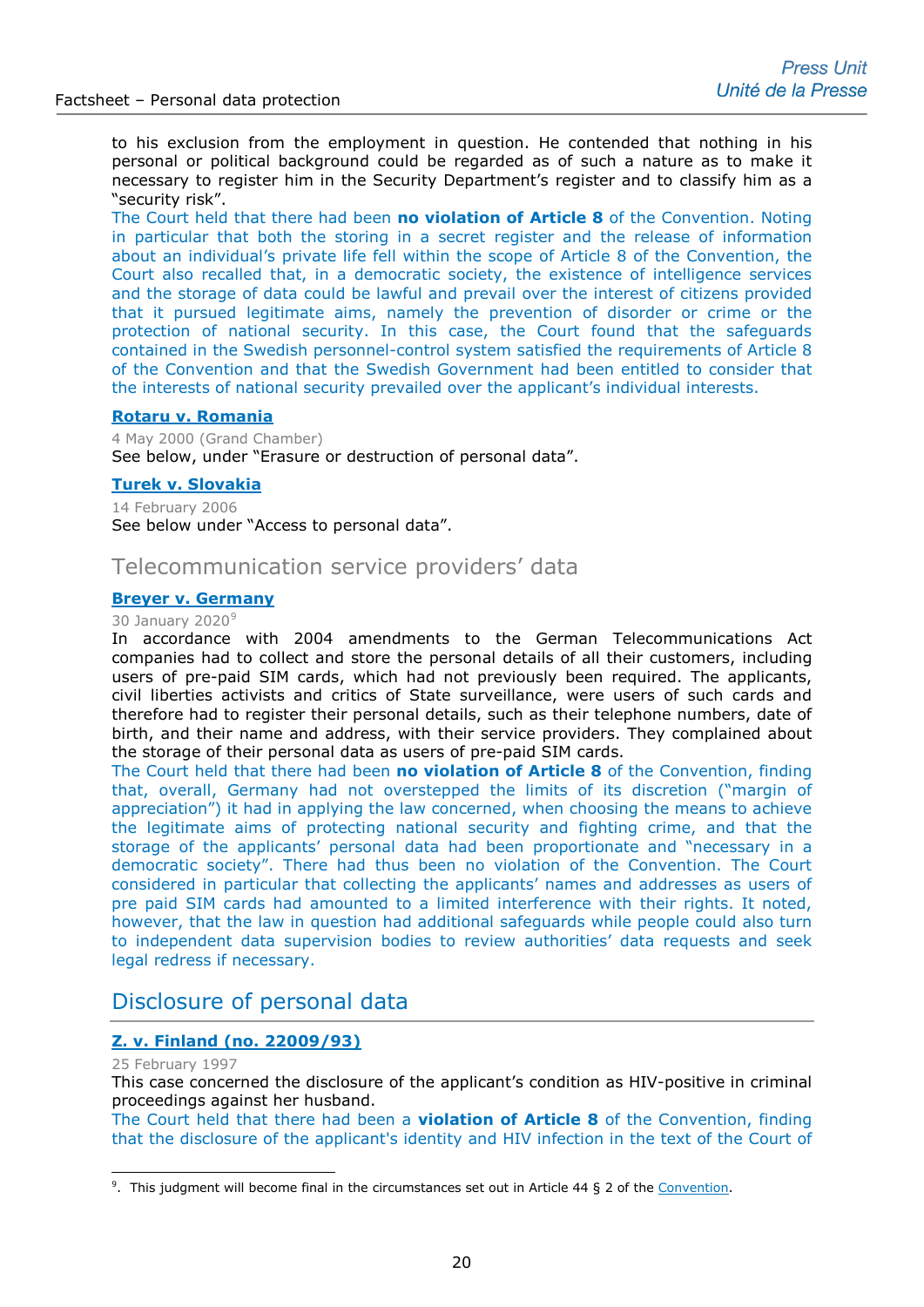Appeal's judgment made available to the press was not supported by any cogent reasons and that the publication of the information concerned had accordingly given rise to a violation of the applicant's right to respect for her private and family life. The Court noted in particular that respecting the confidentiality of health data is a vital principle in the legal systems of all the Contracting Parties to the Convention and is crucial not only to respect the sense of privacy of a patient but also to preserve his or her confidence in the medical profession and in the health services in general. The domestic law must therefore afford appropriate safeguards to prevent any such communication or disclosure of personal health data as may be inconsistent with the guarantees in Article 8 of the Convention.

# **[M.S. v. Sweden \(no. 20837/92\)](http://hudoc.echr.coe.int/eng?i=002-8905)**

#### 27 August 1997

This case concerned the communication by a clinic to a social-security body of medical records containing information about an abortion performed on the applicant.

The Court held that there had been **no violation of Article 8** of the Convention, finding that there had been relevant and sufficient reasons for the communication of the applicant's medical records by the clinic to the social-security body and that the measure had not been disproportionate to the legitimate aim pursued, namely, by enabling the social-security body to determine whether the conditions for granting the applicant compensation for industrial injury had been met, to protect the economic well-being of the country. Moreover, the contested measure was subject to important limitations and was accompanied by effective and adequate safeguards against abuse.

#### **[Peck v. the United Kingdom](http://hudoc.echr.coe.int/sites/eng-press/pages/search.aspx?i=003-687182-694690)**

#### 28 January 2003

This case concerned the disclosure to the media of footage filmed in a street by a closed-circuit television (CCTV) camera installed by the local council, showing the applicant cutting his wrists.

The Court found that the disclosure of the footage by the Municipal Council had not been accompanied by sufficient safeguards and constituted disproportionate and unjustified interference with the applicant's private life, **in breach of Article 8** of the Convention. It did in particular not find that, in the circumstances of this case, there were relevant or sufficient reasons which would justify the direct disclosure by the Council to the public of stills from the footage without the Council obtaining the applicant's consent or masking his identity, or which would justify its disclosures to the media without the Council taking steps to ensure so far as possible that such masking would be effected by the media. The crime-prevention objective and context of the disclosures demanded particular scrutiny and care in these respects in the present case. The Court also held that there had been a **violation of Article 13** (right to an effective remedy) of the Convention **read in conjunction with Article 8**, finding that the applicant had had no effective remedy in relation to the violation of his right to respect for his private life.

# **[Panteleyenko v. Ukraine](http://hudoc.echr.coe.int/sites/eng/pages/search.aspx?i=002-3281)**

#### 29 June 2006

The applicant complained in particular about the disclosure at a court hearing of confidential information regarding his mental state and psychiatric treatment.

The Court found that obtaining from a psychiatric hospital confidential information regarding the applicant's mental state and relevant medical treatment and disclosing it at a public hearing had constituted an interference with the applicant's right to respect for his private life. It held that there had been a **violation of Article 8** of the Convention, noting in particular that the details in issue were incapable of affecting the outcome of the litigation, that the first-instance court's request for information was redundant, as the information was not "important for an inquiry, pre-trial investigation or trial", and was thus unlawful for the purposes of the Psychiatric Medical Assistance Act 2000.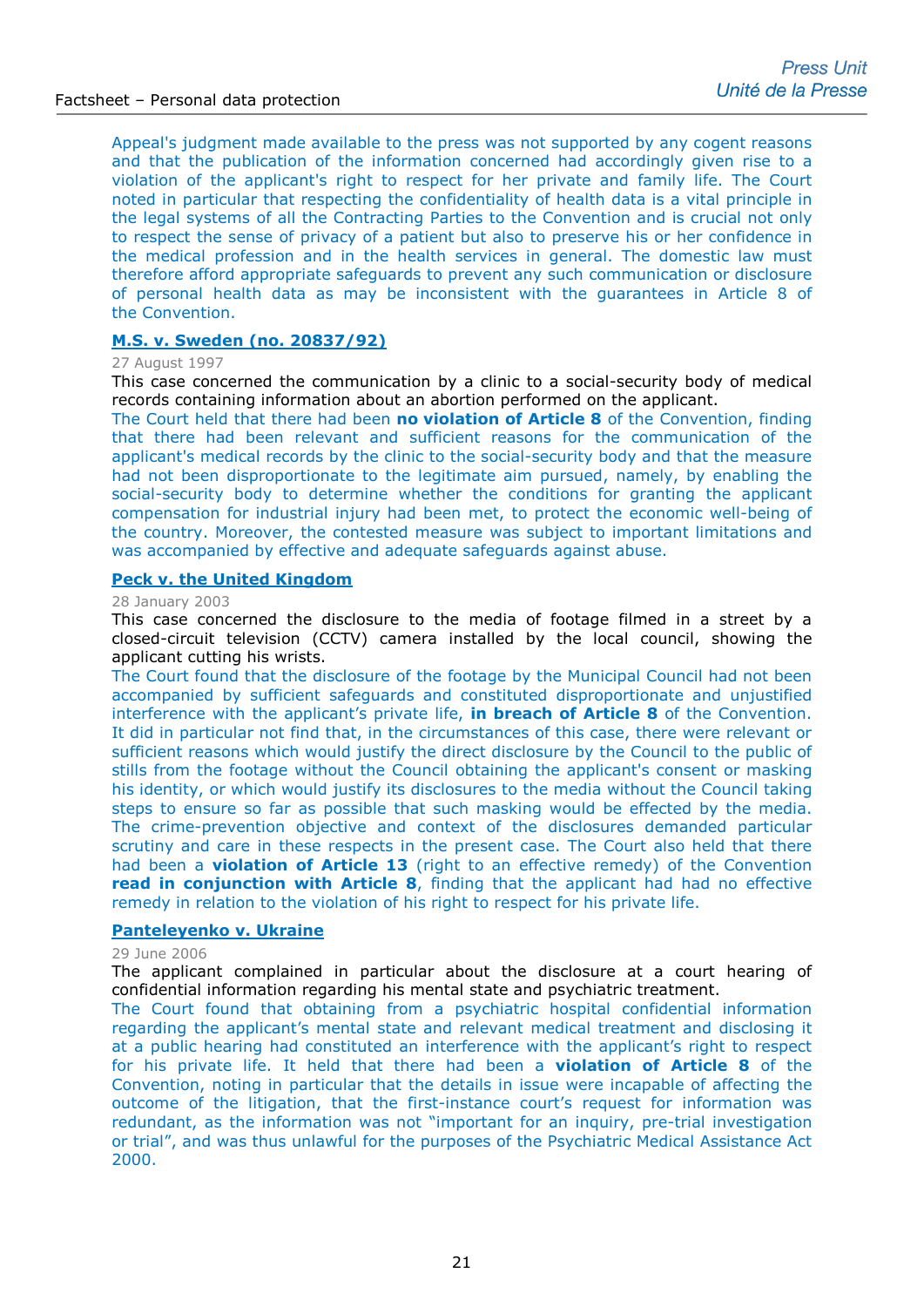# **Armonas v. Lithuania [and Biriuk v. Lithuania](http://hudoc.echr.coe.int/sites/eng/pages/search.aspx?i=003-2558775-2780393)**

#### 25 November 2008

In 2001, Lithuania's biggest daily newspaper published an article on its front page concerning an AIDS threat in a remote part of Lithuania. In particular, medical staff from an AIDS centre and an hospital were cited as having confirmed that the applicants were HIV positive. The second applicant, described as "notoriously promiscuous", was also said to have had two illegitimate children with the first applicant.

The Court held that there had been a **violation of Article 8** of the Convention on account of the low ceiling imposed on damages awarded to the applicants. Particularly concerned about the fact that, according to the newspaper, the information about the applicants' illness had been confirmed by medical staff, it observed that it was crucial that domestic law safeguarded patient confidentiality and discouraged any disclosures on personal data, especially bearing in mind the negative impact of such disclosures on the willingness of others to take voluntary tests for HIV and seek appropriate treatment.

### **[Avilkina and Others v. Russia](http://hudoc.echr.coe.int/sites/eng-press/pages/search.aspx?i=003-4388678-5269107)**

#### 6 June 2013

The applicants were a religious organisation, the Administrative Centre of Jehovah's Witnesses in Russia, and three Jehovah's Witnesses. They complained in particular about the disclosure of their medical files to the Russian prosecution authorities following their refusal to have blood transfusions during their stay in public hospitals. In connection with an inquiry into the lawfulness of the applicant organisation's activities, the prosecuting authorities had instructed all St. Petersburg hospitals to report refusals of blood transfusions by Jehovah's Witnesses.

The Court declared the application **inadmissible** (incompatible *ratione personae*) as regards the applicant religious organisation, and as regards one of the three other applicants, as no disclosure of her medical files had actually taken place, and this was not in dispute by the parties. The Court further held that there had been a **violation of Article 8** of the Convention as concerned the two other applicants. It notably found that there had been no pressing social need to disclose confidential medical information on them. Furthermore, the means employed by the prosecutor in conducting the inquiry, involving disclosure of confidential information without any prior warning or opportunity to object, need not have been so oppressive for the applicants. Therefore the authorities had made no effort to strike a fair balance between, on the one hand, the applicants' right to respect for their private life and, on the other, the prosecutor's aim of protecting public health.

*See also*: **[Y.Y. v. Russia \(no. 40378/06\)](http://hudoc.echr.coe.int/eng?i=001-161048)**, judgment of 23 February 2016.

# **[Radu v. the Republic of Moldova](http://hudoc.echr.coe.int/sites/eng/pages/search.aspx?i=001-142398)**

#### 15 April 2014

The applicant, a lecturer at the Police Academy, complained about a State-owned hospital's disclosure of medical information about her to her employer. The information was widely circulated at the applicant's place of work and, shortly afterwards, she had a miscarriage due to stress. She unsuccessfully brought proceedings against the hospital and the Police Academy.

The Court held that there had been a **violation of Article 8** of the Convention, finding that the interference with the exercise of the right to respect for private life complained of by the applicant was not "in accordance with the law" within the meaning of Article 8.

#### **[Sõro v. Estonia](http://hudoc.echr.coe.int/eng-press?i=003-5160406-6379504)**

#### 3 September 2015

This case concerned the applicant's complaint about the fact that information about his employment during the Soviet era as a driver for the Committee for State Security of the USSR (the KGB) had been published in the Estonian State Gazette in 2004.

The Court held that there had been **violation of Article 8** of the Convention, finding that in the applicant's case this measure had been disproportionate to the aims sought.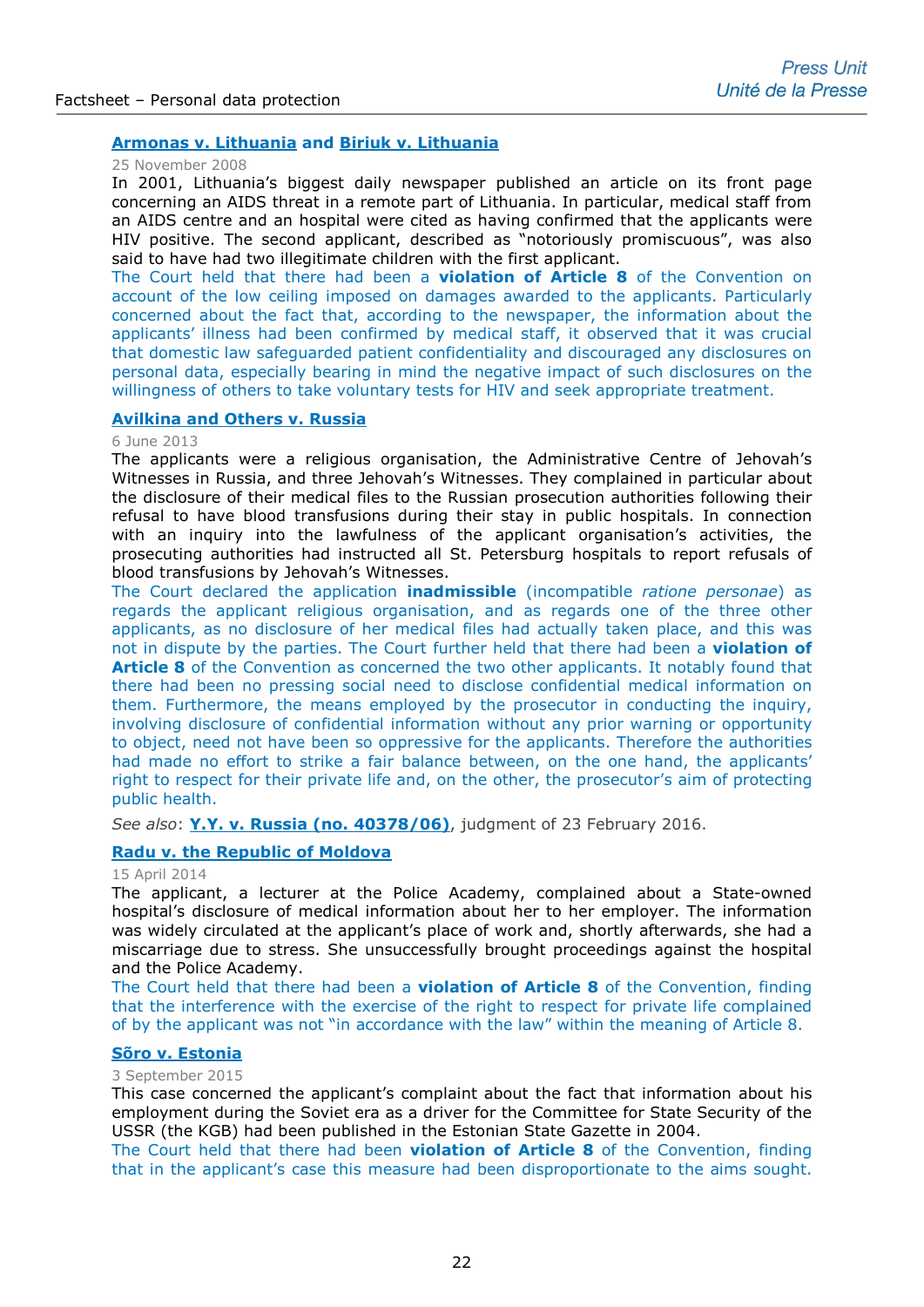The Court noted in particular that, under the relevant national legislation, information about all employees of the former security services – including drivers, as in the applicant's case – was published, regardless of the specific function they had performed. Furthermore, while the Disclosure Act had come into force three and a half years after Estonia had declared its independence, publication of information about former employees of the security services had stretched over several years. In the applicant's case, the information in question had only been published in 2004, almost 13 years after Estonia had declared its independence, and there had been no assessment of the possible threat posed by the applicant at the time the announcement was published. Finally, although the Disclosure Act itself did not impose any restrictions on the applicant's employment, according to his submissions he had been derided by his colleagues and had been forced to quit his job. The Court considered that even if such a result was not sought by the Act it nevertheless testified to how serious the interference with the applicant's right to respect for his private life had been.

# **[Satakunnan Markkinapörssi Oy and Satamedia Oy v. Finland](http://hudoc.echr.coe.int/eng-press?i=003-5767838-7331982)**

# 27 June 2017 (Grand Chamber)

After two companies had published the personal tax information of 1.2 million people, the domestic authorities ruled that such wholesale publication of personal data had been unlawful under data protection laws, and barred such mass publications in future. The companies complained that the ban had violated their right to freedom of expression.

The Grand Chamber held, by fifteen votes to two, that there had been **no violation of Article 10** (freedom of expression) of the Convention. It noted in particular that the ban had interfered with the companies' freedom of expression. However, it had not violated Article 10 because it had been in accordance with the law, it had pursued the legitimate aim of protecting individuals' privacy, and it had struck a fair balance between the right to privacy and the right to freedom of expression. In this case, the Grand Chamber agreed with the conclusion of the domestic courts, that the mass collection and wholesale dissemination of taxation data had not contributed to a debate of public interest, and had not been for a solely journalistic purpose.

# Access to personal data

#### **[Gaskin v. the United Kingdom](http://hudoc.echr.coe.int/eng?i=001-57491)**

#### 7 July 1989

On reaching the age of majority the applicant, who had been taken into care as a child, wished to find out about his past in order to overcome his personal problems. He was refused access to his file on the ground that it contained confidential information.

The Court held that there had been a **violation of Article 8** of the Convention, finding that the procedures followed had failed to secure respect for the applicant's private and family life as required by that Article. It noted in particular that persons in the situation of the applicant had a vital interest, protected by the Convention, in receiving the information necessary to know and to understand their childhood and early development. On the other hand, it must be borne in mind that confidentiality of public records is of importance for receiving objective and reliable information, and that such confidentiality can also be necessary for the protection of third persons. Under the latter aspect, a system like the British one, which made access to records dependent on the consent of the contributor, could in principle be considered to be compatible with the obligations under Article 8, taking into account the State's margin of appreciation. The Court considered, however, that under such a system the interests of the individual seeking access to records relating to his private and family life must be secured when a contributor to the records either is not available or improperly refuses consent. Such a system is only in conformity with the principle of proportionality if it provides that an independent authority finally decides whether access has to be granted in cases where a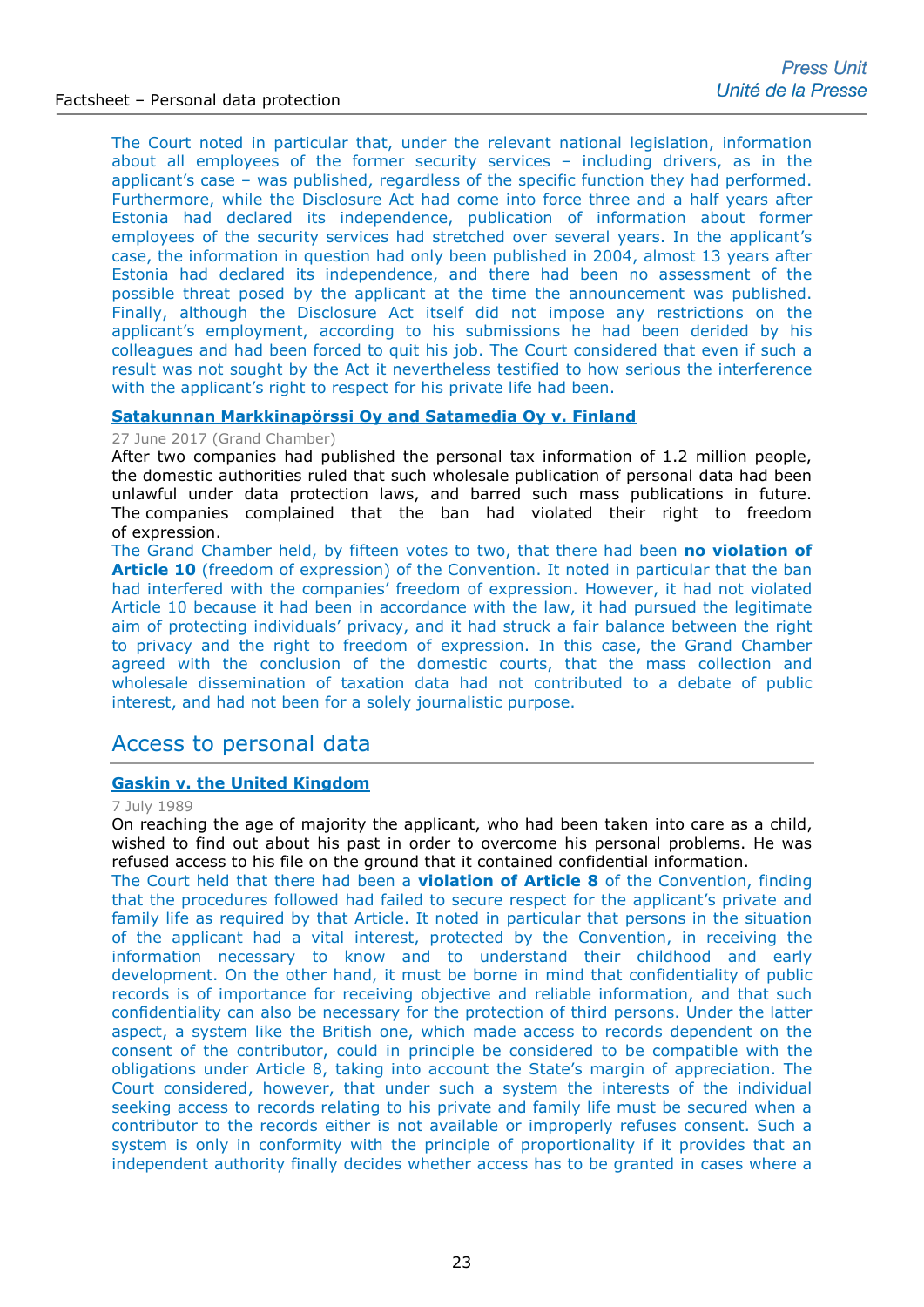contributor fails to answer or withholds consent. No such procedure was available to the applicant in the present case.

# **[Odièvre v. France](http://hudoc.echr.coe.int/sites/eng-press/pages/search.aspx?i=003-698999-707368)**

13 February 2003 (Grand Chamber)

The applicant was abandoned by her natural mother at birth and left with the Health and Social Security Department. She complained that she had been unable to obtain details identifying her natural family and said in particular that her inability to do so was highly damaging to her as it deprived her of the chance of reconstituting her life history.

In its Grand Chamber judgment, the Court noted that birth, and in particular the circumstances in which a child was born, formed part of a child's, and subsequently the adult's, private life guaranteed by Article 8 of the Convention. In the instant case, it held that there had been **no violation of Article 8**, observing in particular that the applicant had been given access to non-identifying information about her mother and natural family that enabled her to trace some of her roots, while ensuring the protection of thirdparty interests. In addition, recent legislation enacted in 2002 enabled confidentiality to be waived and set up a special body to facilitate searches for information about biological origins. The applicant could now use that legislation to request disclosure of her mother's identity, subject to the latter's consent being obtained to ensure that the mother's need for protection and the applicant's legitimate request were fairly reconciled. The French legislation thus sought to strike a balance and to ensure sufficient proportion between the competing interests.

### **[Roche v. the United Kingdom](http://hudoc.echr.coe.int/sites/eng-press/pages/search.aspx?i=003-1477579-1544873)**

#### 19 October 2005 (Grand Chamber)

The applicant was discharged from the British Army in the late 1960s. In the 1980s he developed high blood pressure and later suffered from hypertension, bronchitis and bronchial asthma. He was registered as an invalid and maintained that his health problems were the result of his participation in mustard and nerve gas tests conducted under the auspices of the British Armed Forces at Porton Down Barracks (England) in the 1960s. The applicant complained in particular that he had not had access to all relevant and appropriate information that would have allowed him to assess any risk to which he had been exposed during his participation in those tests.

The Court held that there had been a **violation of Article 8** of the Convention, finding that, in the overall circumstances, the United Kingdom had not fulfilled its positive obligation to provide an effective and accessible procedure enabling the applicant to have access to all relevant and appropriate information which would allow him to assess any risk to which he had been exposed during his participation in the tests. The Court observed in particular that an individual, such as the applicant, who had consistently pursued such disclosure independently of any litigation, should not be required to litigate to obtain disclosure. In addition, information services and health studies had only been started almost 10 years after the applicant had begun his search for records and after he had lodged his application with the Court.

#### **[Turek v. Slovakia](http://hudoc.echr.coe.int/eng?i=003-1584657-1658907)**

#### 14 February 2006

The applicant alleged in particular that the continued existence of a former Czechoslovak Communist Security Agency file registering him as one of its agents, the issuance of a security clearance to that effect, the dismissal of his action challenging that registration and the resultant effects constituted a violation of his right to respect for his private life.

The Court recognised that, particularly in proceedings related to the operations of state security agencies, there might be legitimate grounds to limit access to certain documents and other materials. However, in respect of lustration proceedings, that consideration lost much of its validity, particularly since such proceedings were by their nature orientated towards the establishment of facts dating from the communist era and were not directly linked to the current functions of the security services. Furthermore, it was the legality of the agency's actions which was in question. In the applicant's case,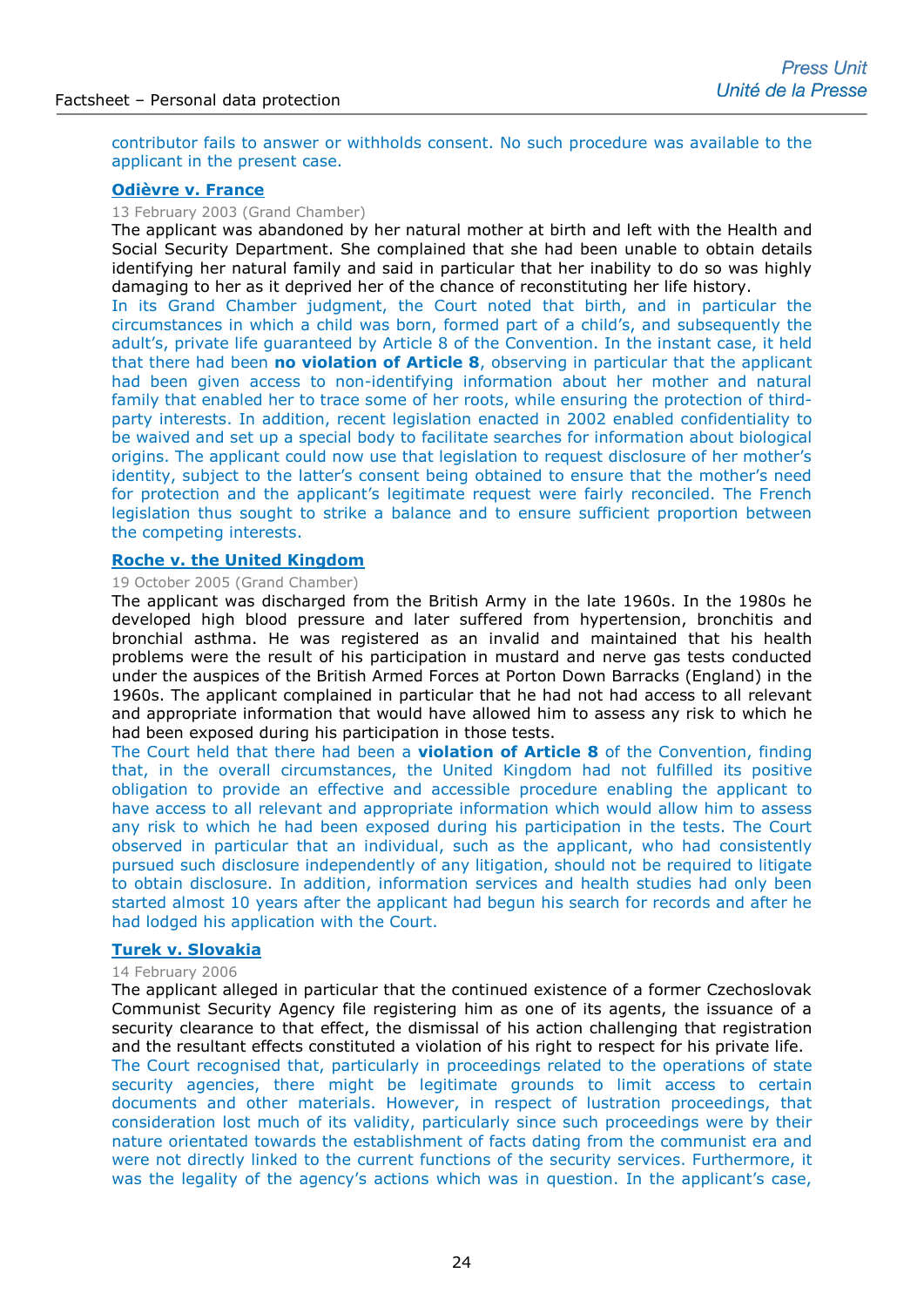it noted that the domestic courts had considered it of crucial importance for him to prove that the State's interference with his rights was contrary to the applicable rules. Those rules were, however, secret and the applicant did not have full access to them. On the other hand, the State – the Slovak Intelligence Service – did have full access. The Court found that that requirement placed an unrealistic and excessive burden on the applicant and did not respect the principle of equality. There had therefore been a **violation of Article 8** of the Convention concerning the lack of a procedure by which the applicant could seek protection for his right to respect for his private life. The Court lastly found it unnecessary to examine separately the effects on the applicant's private life of his registration in the former State Security Agency files and of his negative security clearance.

# **[Segerstedt-Wiberg and Others v. Sweden](http://hudoc.echr.coe.int/eng-press?i=003-1688388-1769677)**

#### 6 June 2006

In this case the applicants were denied access to the full files held on them by the Swedish Security Police, on the grounds that to give them access might compromise the prevention of crime or the protection of national security.

The Court held that there had been **no violation of Article 8** of the Convention on account of the refusal to grant the applicants full access to information stored about them by the Security Police. Reiterating in particular that a refusal of full access to a national secret police register was necessary where the State might legitimately fear that the provision of such information might jeopardise the efficacy of a secret surveillance system designed to protect national security and to combat terrorism, the Court found that Sweden, having regard to the wide margin of appreciation available to it, was entitled to consider that the interests of national security and the fight against terrorism prevailed over the interests of the applicants in being advised of the full extent to which information was kept about them on the Security Police register.

# **[K.H. and Others v. Slovakia \(no. 32881/04\)](http://hudoc.echr.coe.int/sites/eng-press/pages/search.aspx?i=003-2718812-2971322)**

#### 28 April 2009

The applicants, eight women of Roma origin, could not conceive any longer after being treated at gynaecological departments in two different hospitals, and suspected that it was because they had been sterilised during their stay in those hospitals. They complained that they could not obtain photocopies of their medical records.

The Court held that there had been a **violation of Article 8** of the Convention in that the applicants had not been allowed to photocopy their medical records. It considered in particular that persons who, like the applicants, wished to obtain photocopies of documents containing their personal data, should not have been obliged to make specific justification as to why they needed the copies. It should have been rather for the authority in possession of the data to show that there had been compelling reasons for not providing that facility. Given that the applicants had obtained judicial orders permitting them to consult their medical records in their entirety, having denied them the possibility to make photocopies of those records had not been sufficiently justified by the authorities. To avoid the risk of abuse of medical data it would have been sufficient to put in place legislative safeguards with a view to strictly limiting the circumstances under which such data could be disclosed, as well as the scope of persons entitled to have access to the files. The Court observed that the new Health Care Act adopted in 2004 had been compatible with that requirement, however, it had come into play too late to affect the situation of the applicants in this case.

# **[Haralambie v. Romania](http://hudoc.echr.coe.int/eng-press?i=003-2909811-3196312)**

#### 27 October 2009

The applicant complained in particular about the obstacles to his right of access to the personal file created on him by the former secret services during the communist period. The Court held that there had been a **violation of Article 8** of the Convention, on account of the obstacles to the applicant's consultation of the personal file created on him by the secret service under the communist regime. It found that neither the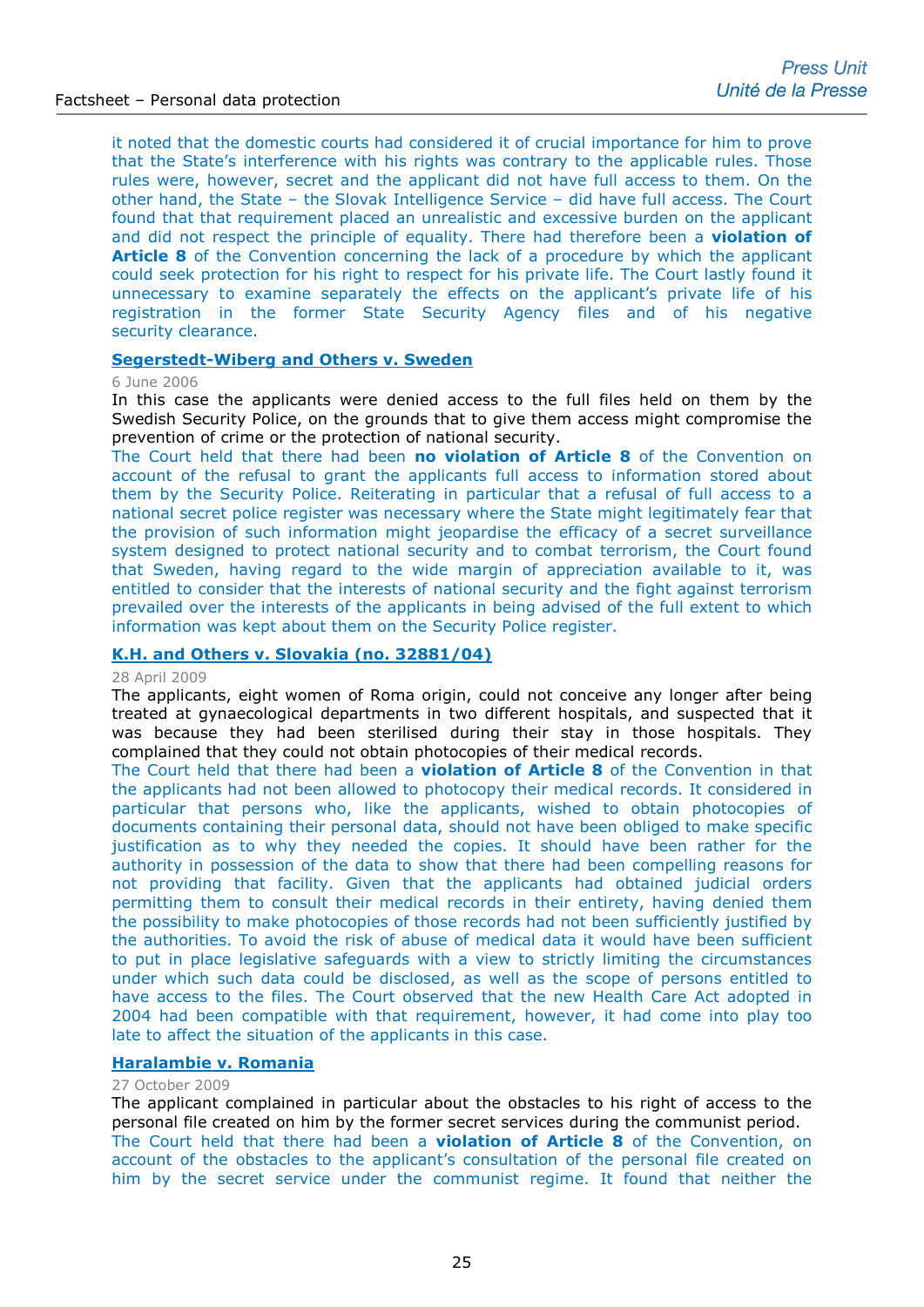quantity of files transferred nor shortcomings in the archive system justified a delay of six years in granting his request. In this case the Court reiterated in particular the vital interest for individuals who were the subject of personal files held by the public authorities to be able to have access to them and emphasised that the authorities had a duty to provide an effective procedure for obtaining access to such information.

*See also*: **[Jarnea v. Romania](http://hudoc.echr.coe.int/eng?i=001-105706)**, judgment of 19 July 2011; **[Antoneta Tudor v.](http://hudoc.echr.coe.int/eng?i=001-126765)  [Romania](http://hudoc.echr.coe.int/eng?i=001-126765)**, judgment of 24 September 2013.

# **[Godelli v. Italy](http://hudoc.echr.coe.int/sites/fra-press/pages/search.aspx?i=003-4089584-4796295)**

#### 25 September 2012

This case concerned the confidentiality of information concerning a child's birth and the inability of a person abandoned by her mother to find out about her origins. The applicant maintained that she had suffered severe damage as a result of not knowing her personal history, having been unable to trace any of her roots while ensuring the protection of third-party interests.

The Court held that there had been a **violation of Article 8** of the Convention, considering in particular that a fair balance had not been struck between the interests at stake since the Italian legislation, in cases where the mother had opted not to disclose her identity, did not allow a child who had not been formally recognised at birth and was subsequently adopted to request either non-identifying information about his or her origins or the disclosure of the birth mother's identity with the latter's consent.

# **[Magyar Helsinki Bizottság v. Hungary](http://hudoc.echr.coe.int/eng-press?i=003-5539963-6976296)**

8 November 2016 (Grand Chamber)

This case concerned the authorities' refusal to provide an NGO with information relating to the work of *ex officio* defence counsel, as the authorities had classified that information as personal data that was not subject to disclosure under Hungarian law. The applicant NGO complained that the Hungarian courts' refusal to order the surrender of the information in question had amounted to a breach of its right to access to information.

The Court held that there had been a **violation of Article 10** (freedom of expression) of the Convention. It observed in particular that the information requested by the applicant NGO was necessary for it to complete the study on the functioning of the public defenders' system being conducted by it in its capacity as a non-governmental humanrights organisation, with a view to contributing to discussion on an issue of obvious public interest. In the Court's view, by denying the applicant NGO access to the requested information the domestic authorities had impaired the NGO's exercise of its freedom to receive and impart information, in a manner striking at the very substance of its Article 10 rights. The Cour further noted that the public defenders' privacy rights would not have been negatively affected had the applicant NGO's request for the information been granted, because although the information request had admittedly concerned personal data, it did not involve information outside the public domain. The Court also found that the Hungarian law, as interpreted by the domestic courts, had excluded any meaningful assessment of the applicant NGO's freedom-of-expression rights, and considered that in the present case, any restrictions on the applicant NGO's proposed publication – which was intended to contribute to a debate on a matter of general interest – ought to have been subjected to the utmost scrutiny. Lastly, the Court considered that the Hungarian Government's arguments were not sufficient to show that the interference complained of had been "necessary in a democratic society" and held that, notwithstanding the discretion left to the respondent State (its "margin of appreciation"), there had not been a reasonable relationship of proportionality between the measure complained of (refusal to provide the names of the *ex officio* defence counsel and the number of times they had been appointed to act as counsel in certain jurisdictions) and the legitimate aim pursued (protection of the rights of others).